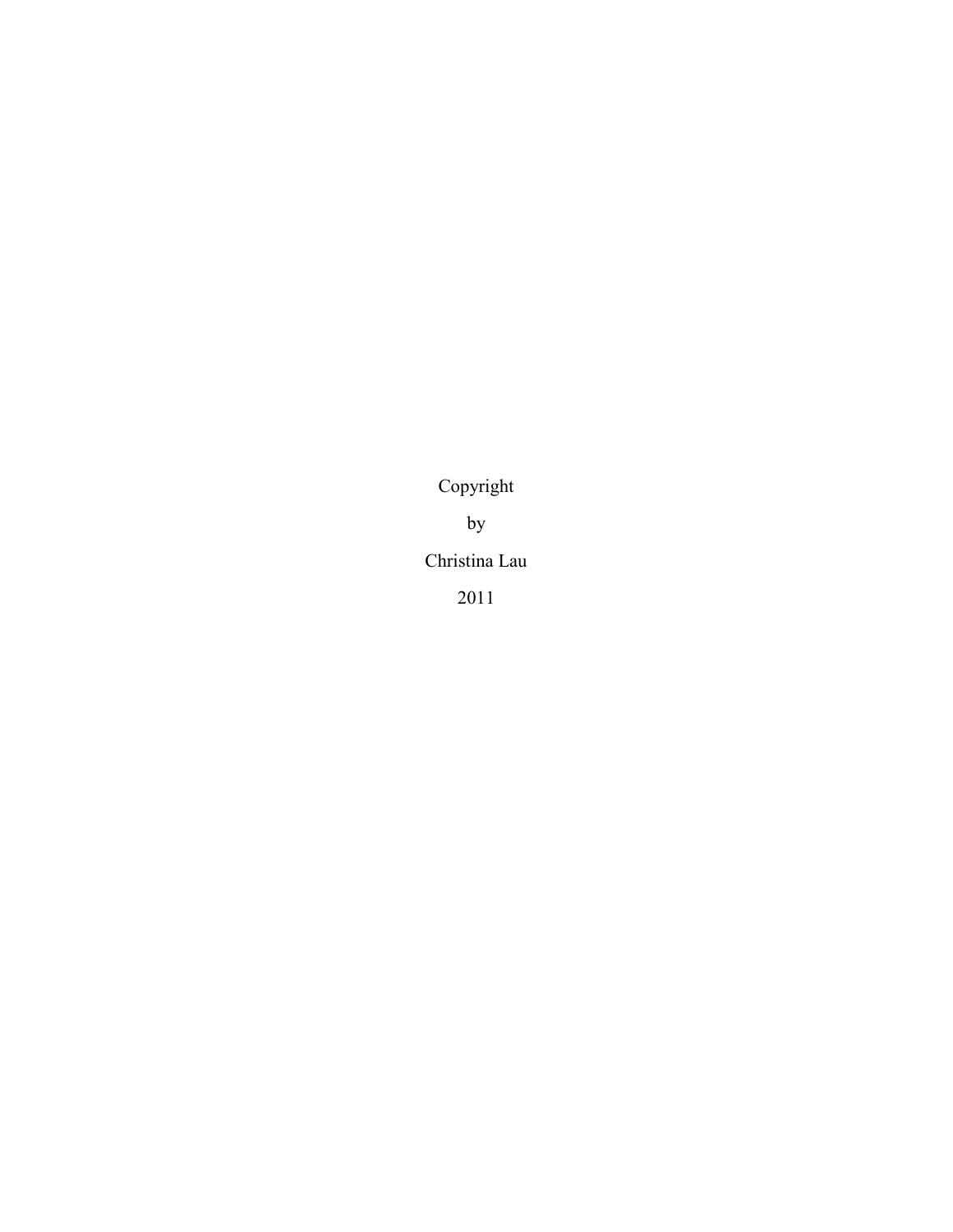**The Report Committee for Christina Lau Certifies that this is the approved version of the following report:**

**Pythagorean Theorem Extensions**

# **APPROVED BY SUPERVISING COMMITTEE:**

**Supervisor:**

Efraim Armendariz

Mark Daniels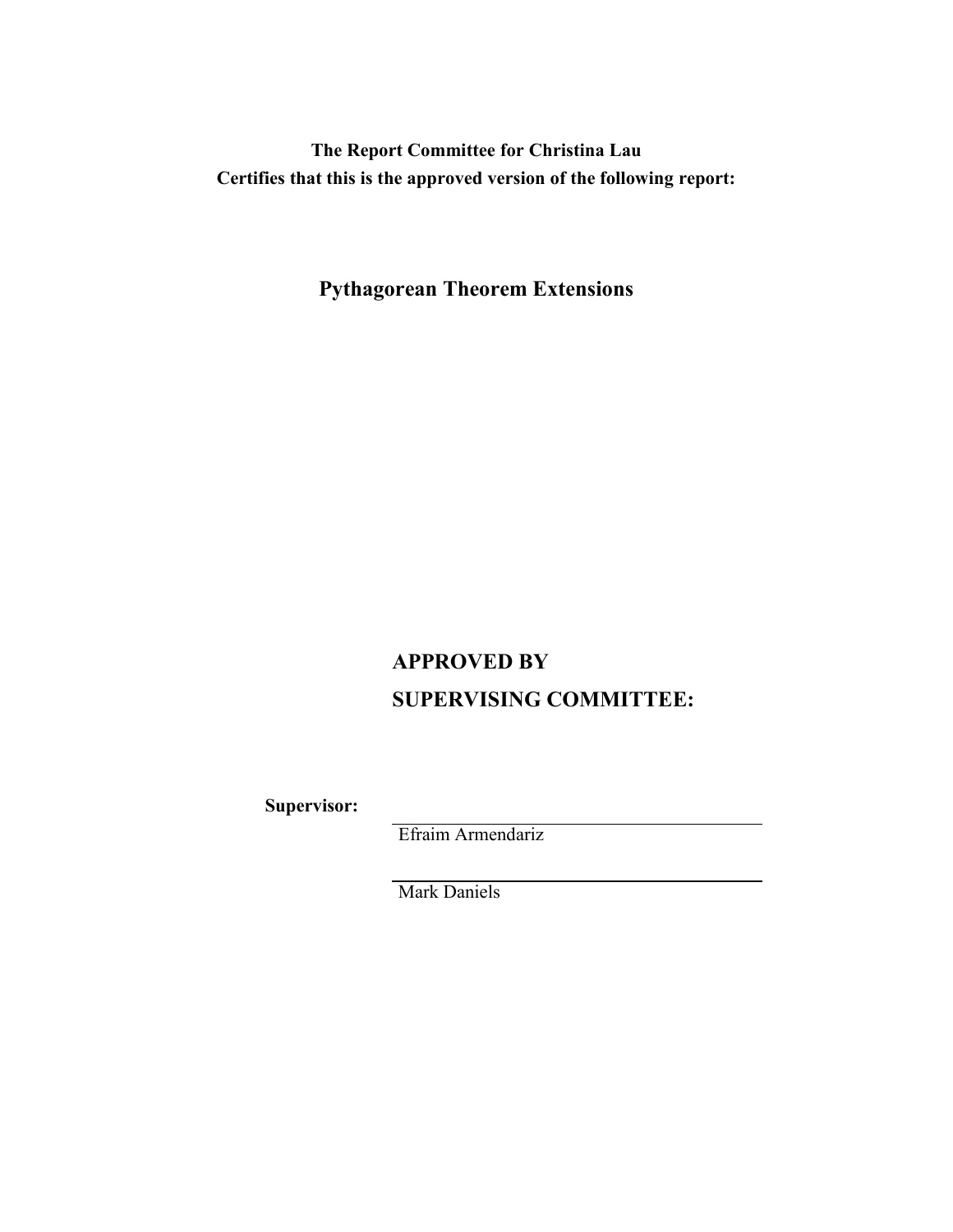# **Pythagorean Theorem Extensions**

**by**

## **Christina Lau, BA**

## **Report**

Presented to the Faculty of the Graduate School of

The University of Texas at Austin

in Partial Fulfillment

of the Requirements

for the Degree of

# **Master of Arts**

**The University of Texas at Austin August 2011**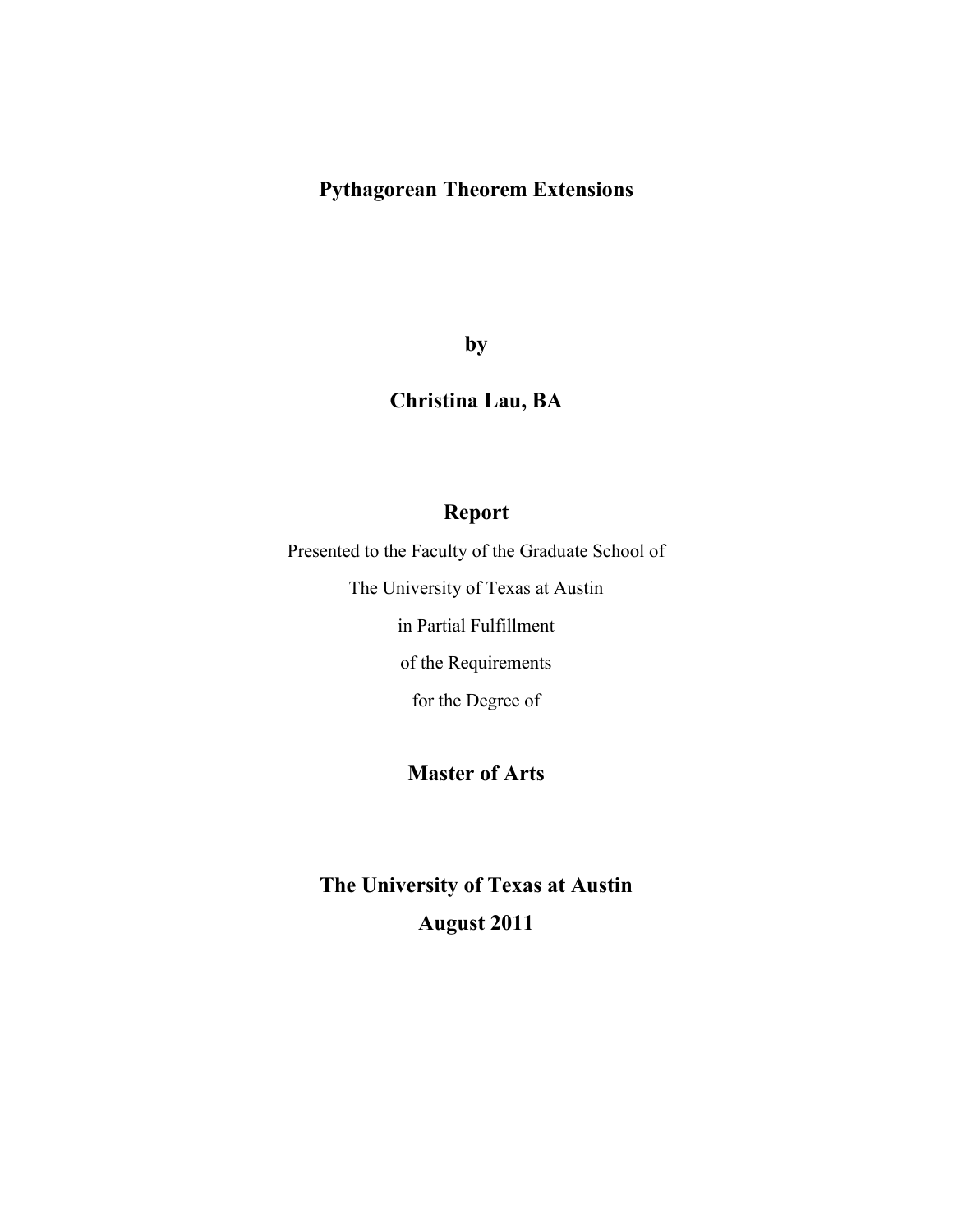## **Abstract**

### **Pythagorean Theorem Extensions**

Christina Lau, MA The University of Texas at Austin, 2011

Supervisor: Efraim Armendariz

This report expresses some of the recent research surrounding the Pythagorean Theorem and Pythagorean triples. Topics discussed include applications of the Pythagorean Theorem relating to recursion methods, acute and obtuse triangles, Pythagorean triangles in squares, as well as Pythagorean boxes. A short discussion on the depth of the Pythagorean Theorem taught in secondary schools is also included.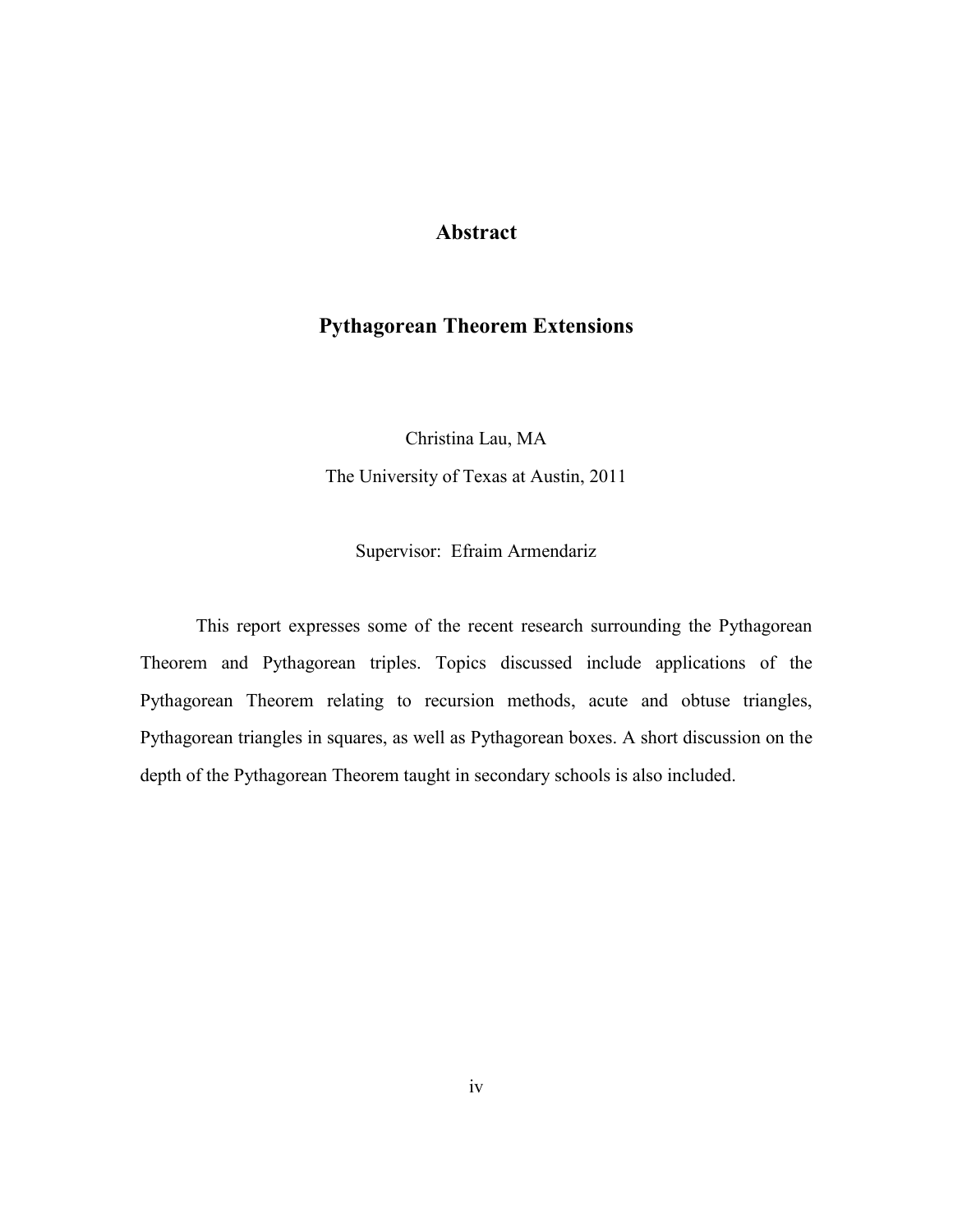# **Table of Contents**

| .22 |
|-----|
|     |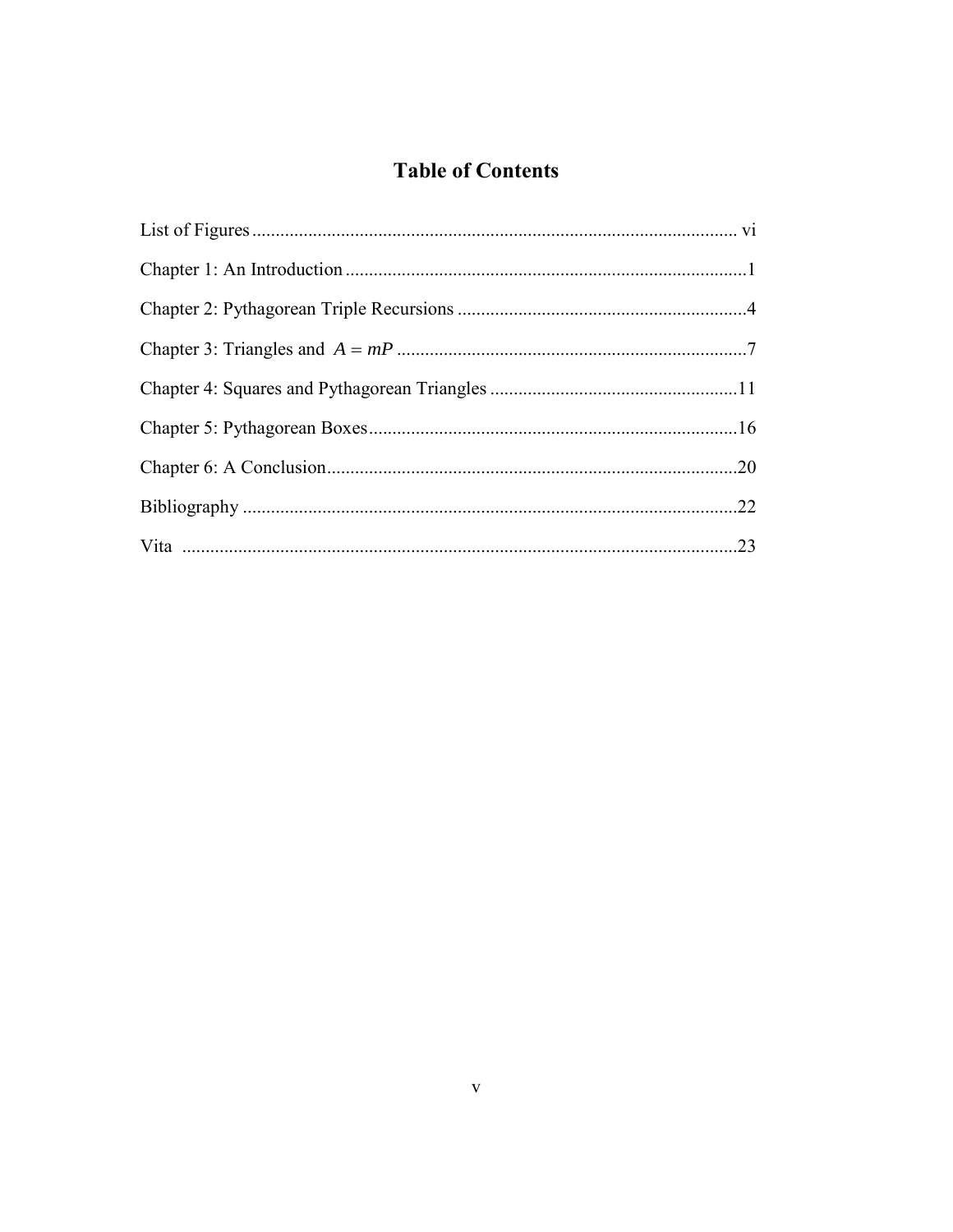# **List of Figures**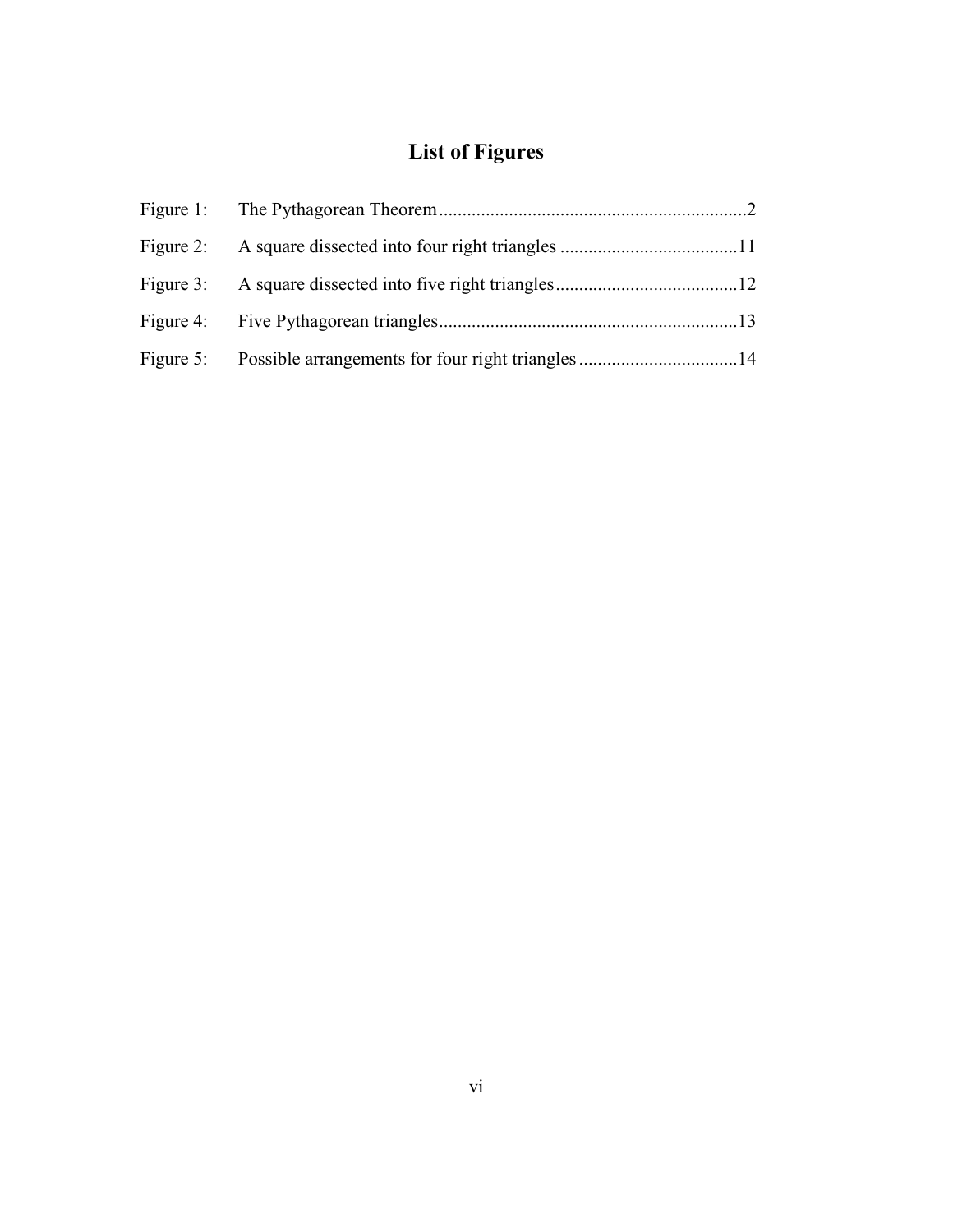#### **Chapter 1: An Introduction**

Although the Pythagorean Theorem is named after the mathematician Pythagoras who lived around the 500 B.C. period, it was discovered much earlier by the Babylonian, Chinese, and Egyptian civilizations dating as far back as 1800-1500 B.C. Pythagoras, however, was likely the first to formally state the formula that had been found independently by several others. Egyptian peasants, according to a well known story, used a rope with evenly spaced knots to find that a right triangle could have lengths of 3, 4, and 5, known to some as the "Egyptian triangle" [**5**, p. 261]. It is documented that Pythagoras realized the property while waiting to be received by the tyrant Polycrates in the palace of Samos. Pythagoras confirmed the property in his mind while staring at the square tiles on the palace floor [**5**, p. 260].

The Pythagorean Theorem is learned in and reinforced throughout grade school. However, most students are only exposed to the surface of the concept: the sum of the squares of the legs of a right triangle is equal to the square of the hypotenuse, otherwise known as

#### $a^2 + b^2 = c^2$

where  $a, b, c \in \mathbb{R}^+$ . Figure 1 depicts the theorem in picture form, using the area of the square attached to each side of the right triangle.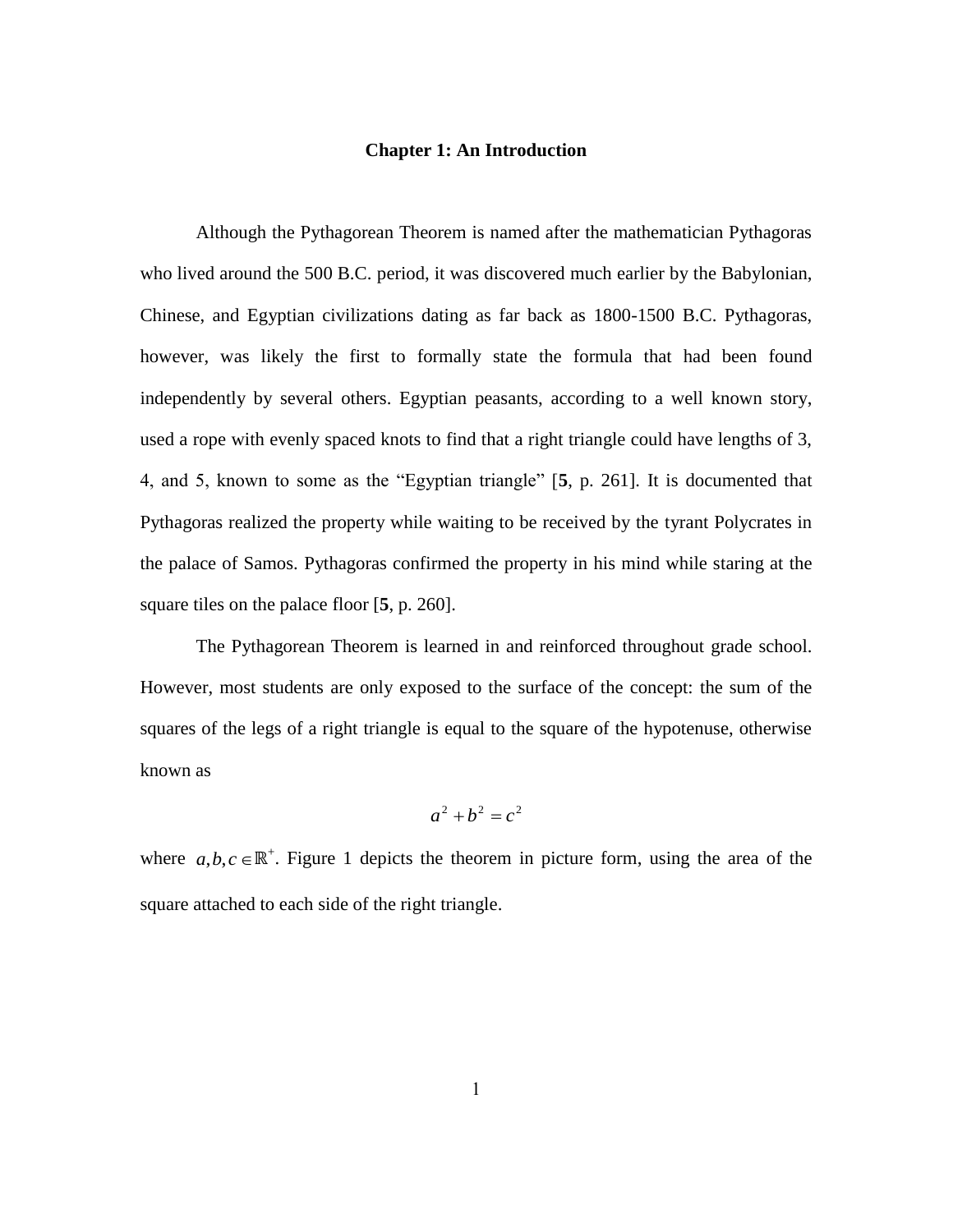

**Figure 1.** The Pythagorean Theorem [**5**, p. 260].

A special case of the Pythagorean Theorem is referred to as *Pythagorean triples* which are defined as three positive integers that satisfy the Pythagorean Theorem. Students are encouraged to memorize the first few *primitive*, or relatively prime, triples such as (3, 4, 5) and (5, 12, 13) when practicing and applying the theorem. These triples can be multiplied by constants which produce new non-primitive triples.

Although the Pythagorean Theorem was first proven long ago, new applications are still being made specifically focusing around the use of Pythagorean triples. It has been known for some time that there are infinitely many primitive triples. A recently created recursion method identifies all Pythagorean triples in a more efficient way than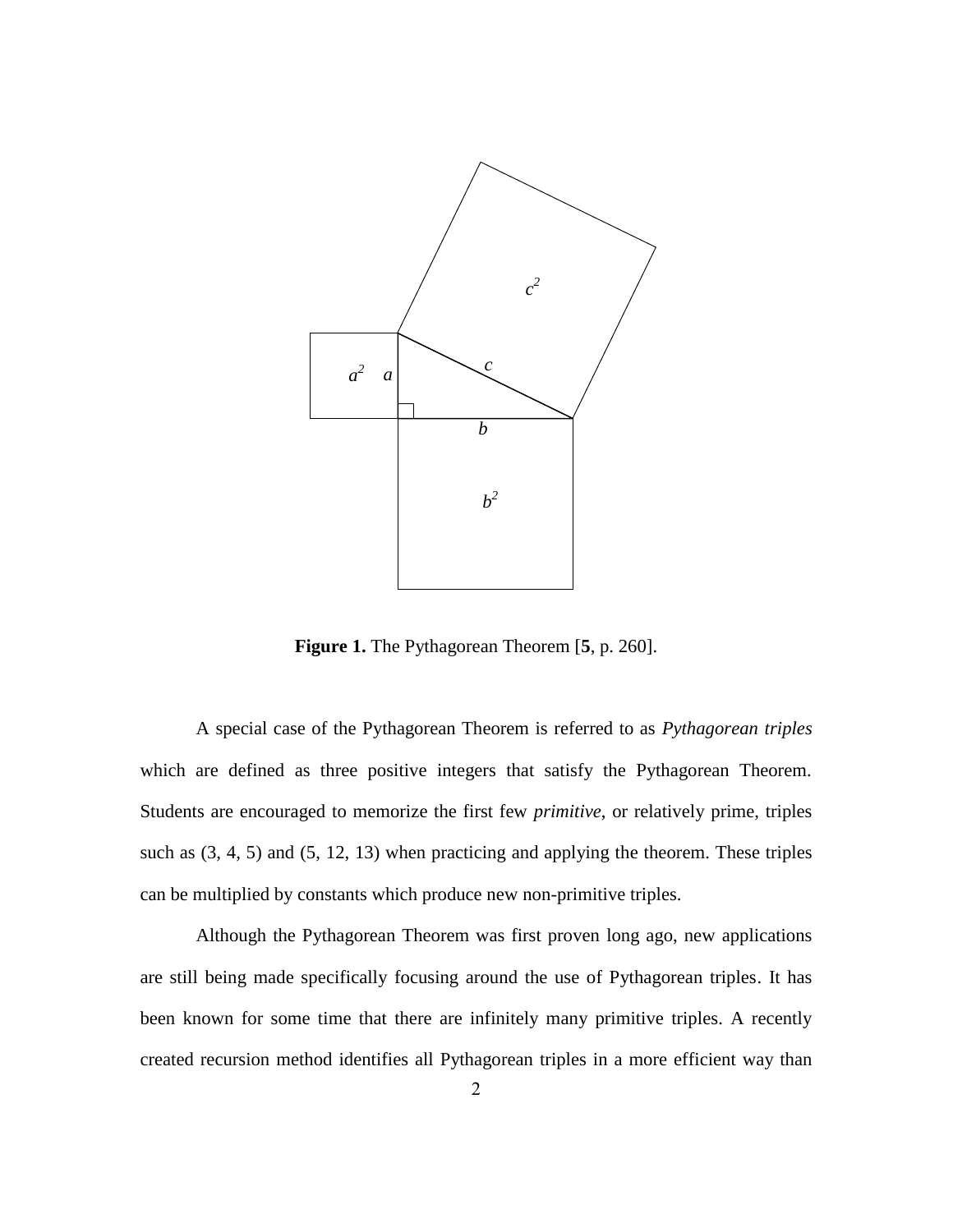that of the Babylonians. Another new development focuses on the fact that Heronian triangles can be identified using a parametrization of Pythagorean triples. The question concerning how many Pythagorean triangles a square is able to be dissected into was answered as well. Taking the concept into three dimensions, Pythagorean boxes and quadruples also have their own parametrization. The extension of Pythagorean triples is obviously vast and perhaps still mostly unknown. In the following, some of these recognized findings are expounded upon and investigated.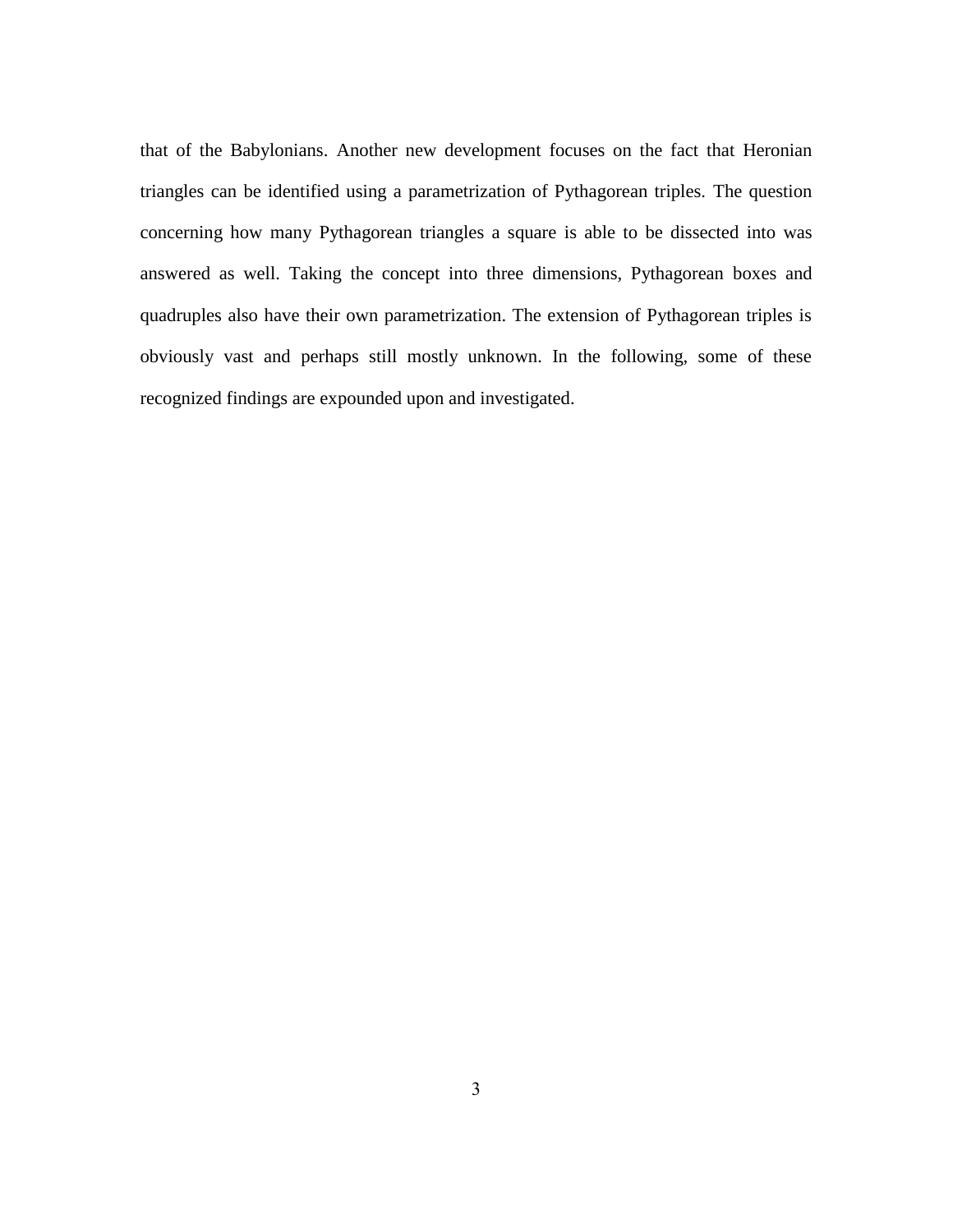#### **Chapter 2: Pythagorean Triple Recursions**

The first few primitive Pythagorean triples are rather easy to memorize and use when necessary. However, the question of how one might find all the other triples arises. The Wade father-son team produced a recursion method that produces all Pythagorean triples [**6**, p. 98]. While the following formula discovered by the Babylonians has been known for at least four thousand years and was proven by Fibonacci, it produces all of the primitive triples as well as some unreduced triples:

$$
a = m2 - n2, b = 2mn, c = m2 + n2
$$
 (1)

where  $m, n \in \mathbb{Z}^+$ . The Wades, on the other hand, found a formula that was capable of producing all primitive and all unreduced triples.

To begin, assume that  $a < b < c$ . Define the *distance* between two triples  $(a,b,c)$  and  $(d,e,f)$  by  $D = |d - a|$  and the *height* of a triple  $(a,b,c)$  by  $H = |c - b|$ . For any *H* such that  $H \in \mathbb{Z}^+$ , there exist recursions that construct all triples of height *H*. In the specific case where  $H = 1$ ,

$$
1 = H = |c - b| = |m2 + n2 - 2mn| = |(m - n)2|
$$

or more generally,  $1 = (m - n)^2$ ; thus,  $m = n + 1$ . After substituting into formula (1):

$$
a_n = m^2 - n^2 = (n+1)^2 - n^2 = 2n+1
$$
 (2)

and

$$
b_n = 2mn = 2(n+1)n = 2n^2 + 2n
$$
\n(3)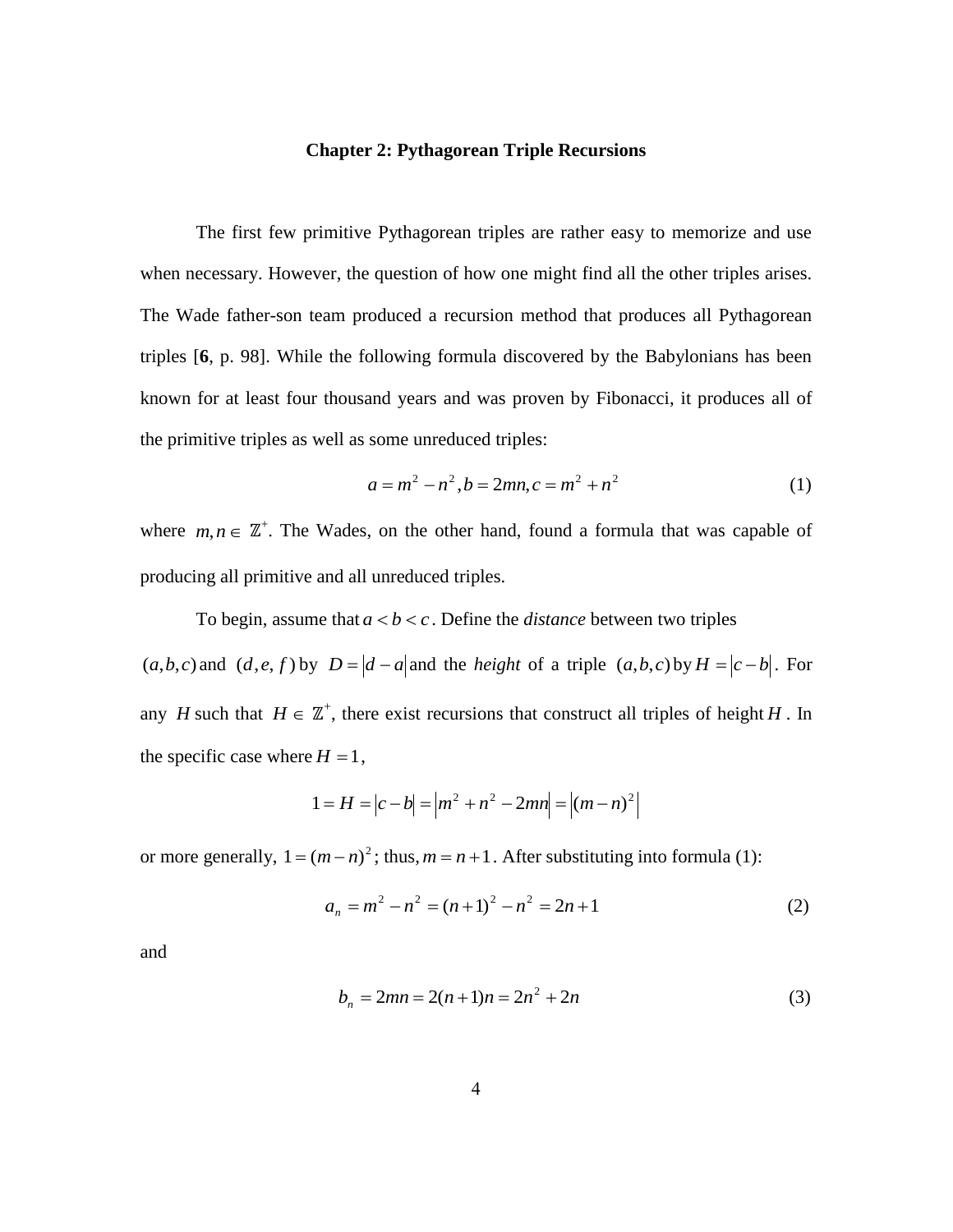which generates all primitive triples such that  $H = 1$ . Transforming equations (2) and (3) into a recursion requires the application of the facts that  $D = 2$  and  $b_{n+1} - b_n = 2a_n + 2$ , granting a recursion that produces all reduced and unreduced Pythagorean triples with a height of one:

$$
a_{k+1} = a_k + 2, b_{k+1} = 2a_k + b_k + 2, c_{k+1} = 2a_k + c_k + 2
$$

where  $a_0 = 3$ ,  $b_0 = 4$ ,  $c_0 = 5$  and  $k = 0,1,2,...$  After observing this first case, the following theorem can be stated.

**Theorem 1.** Let  $(a_0, b_0, c_0)$  be a Pythagorean triple of height *H*, *D* be a positive integer, and *H*  $\beta = \frac{D}{U}$ . If  $\beta a_0$  and 2  $\frac{\beta D}{\gamma}$  are integers, then the recursion

$$
a_{k+1} = a_k + D, b_{k+1} = \beta a_k + b_k + \frac{\beta}{2} D, c_{k+1} = \beta a_k + c_k + \frac{\beta}{2} D
$$

generates Pythagorean triples of height  $H$  (for  $k = 0,1,2,...$ ), and the distance between each consecutive pair  $(a_k, b_k, c_k)$  and  $(a_{k+1}, b_{k+1}, c_{k+1})$  is precisely *D* [**6**, p. 99].

Theorem 1 can be proven by mathematical induction on  $k$ . However, the proof only holds for solutions of height *H* such that *H* is either a perfect square or *double square*, a perfect square multiplied by two. This leads to the next necessary theorem.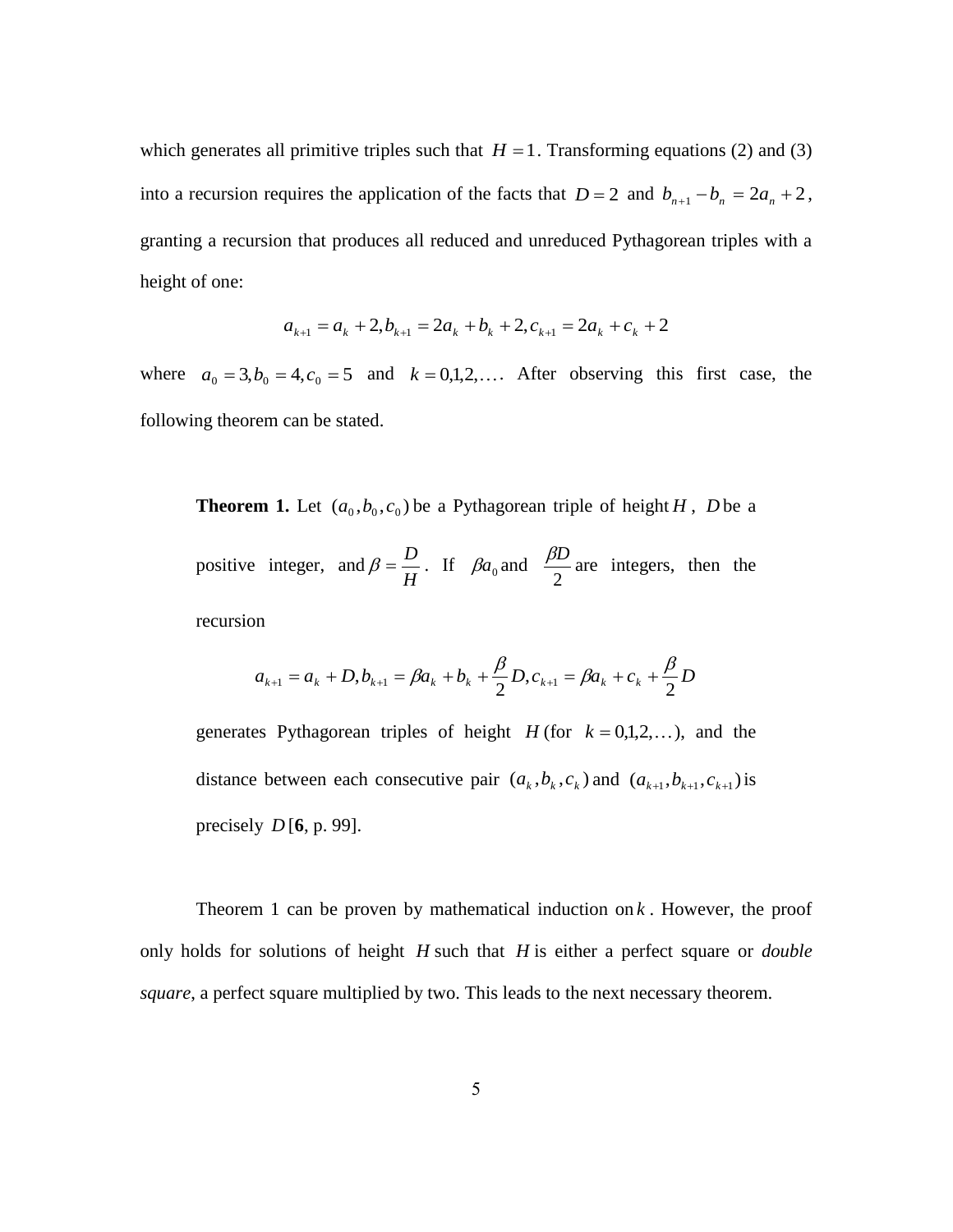**Theorem 2.** Suppose *H* is neither a perfect square nor a double square, and that *H* has no divisors except 1. If  $(a_0, b_0, c_0) = (3H, 4H, 5H)$  and  $D = 2H$ , then the recursion in Theorem 1 generates all Pythagorean triples of height  $H$  [6, p. 99].

The proof of Theorem 2 first shows that every triple of height *H* is a multiple of a triple with lower height  $H_0$ , since no triple of height H can be generated by (1) that satisfies the assumptions of Theorem 2. Therefore,  $(a,b,c) = p(A, B, C)$  where  $p \in \mathbb{Z}^+$ . Disregarding when  $H_0 = 1$  since it is a perfect square, notice that the height is  $pH_0$ , and  $H_0$  must divide  $H$ . (A,B,C) must then be a multiple of a triple with a lower height than  $H_0$  leading to conclude that  $(a,b,c)$  must be a multiple of a triple with height 1 and that the recursion in Theorem 1 generates all triples of height *H* when  $D = 2H$  and  $(a_0, b_0, c_0) = (3H, 4H, 5H)$  [6, p. 100].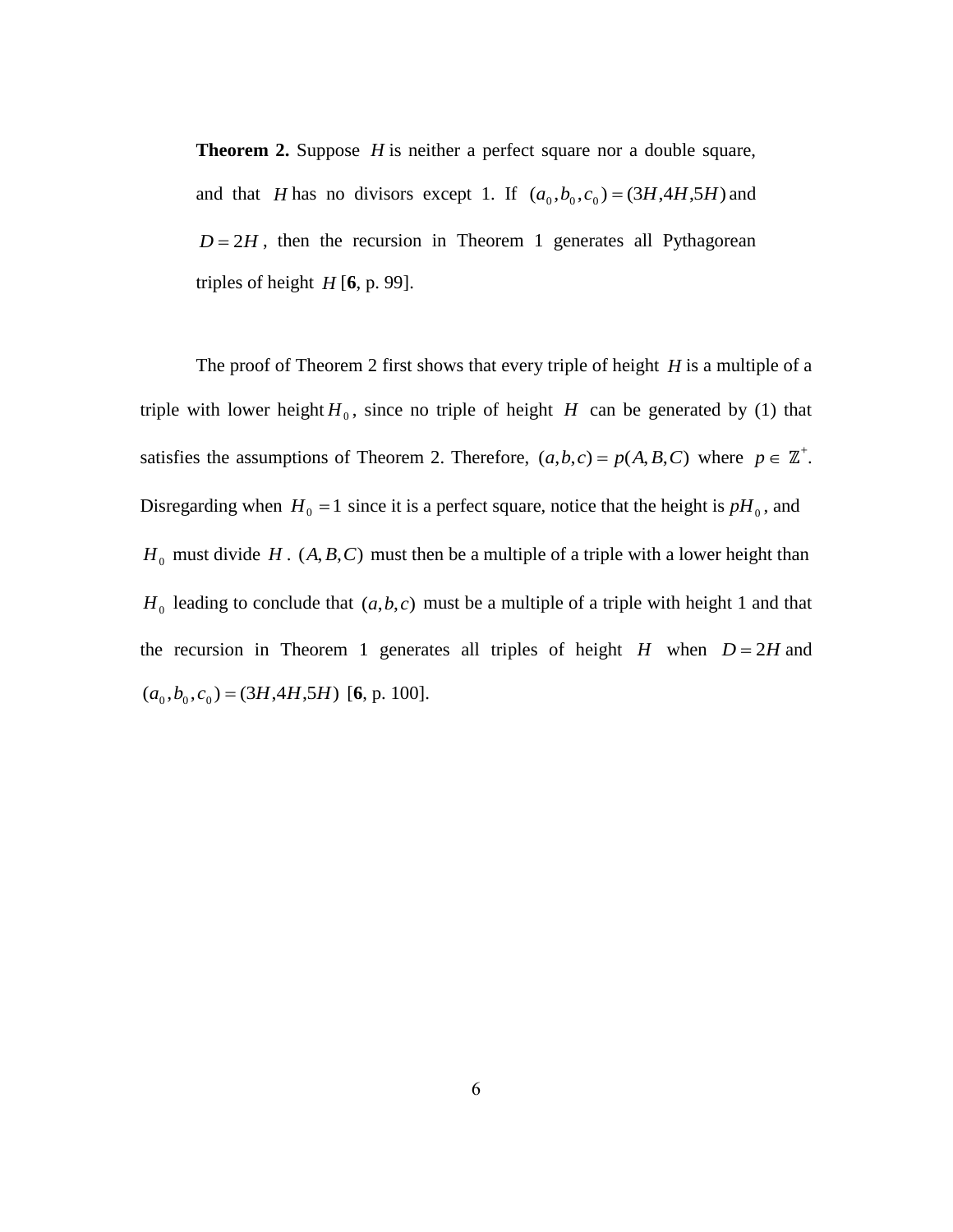#### **Chapter 3: Triangles and**  $A = mP$

Markov discovered an algorithm for finding all Heronian triangles for which the area, A, is an integer multiple  $(m \in \mathbb{N})$  of the perimeter, P [3, p. 115]. *Heronian* describes triangles that have integer sides and integer area. Throughout the  $20<sup>th</sup>$  century, variations of this problem have been introduced and some solved. For example, it was shown by Whitworth and Biddle in 1904 that there only exist five triangles that satisfy the property  $A = P$ . Subbarao established that integer-sided triangles where  $A = \frac{1}{\lambda}P$  for  $\lambda \geq 3$  do not exist. Goehl was the first to state the problem involving  $A = mP$  and subsequently solved this problem for the special case of right triangles only in 1985. Markov took Goehl's solution and expanded the procedure to the other cases of acute and obtuse triangles [**3**, p. 115].

This expanded procedure is achieved by beginning with a parametrization of the primitive Pythagorean triples proven by Beauregard and Suryanarayan [**3**, p. 114]. This parametrization is expressed as

$$
\left(\frac{u^2 - v^2}{2}, uv, \frac{u^2 + v^2}{2}\right)
$$
 (4)

where  $u$  and  $v$  are integers which are relatively prime and odd. Recall that Heron's formula states

$$
A = \sqrt{s(s-a)(s-b)(s-c)}\tag{5}
$$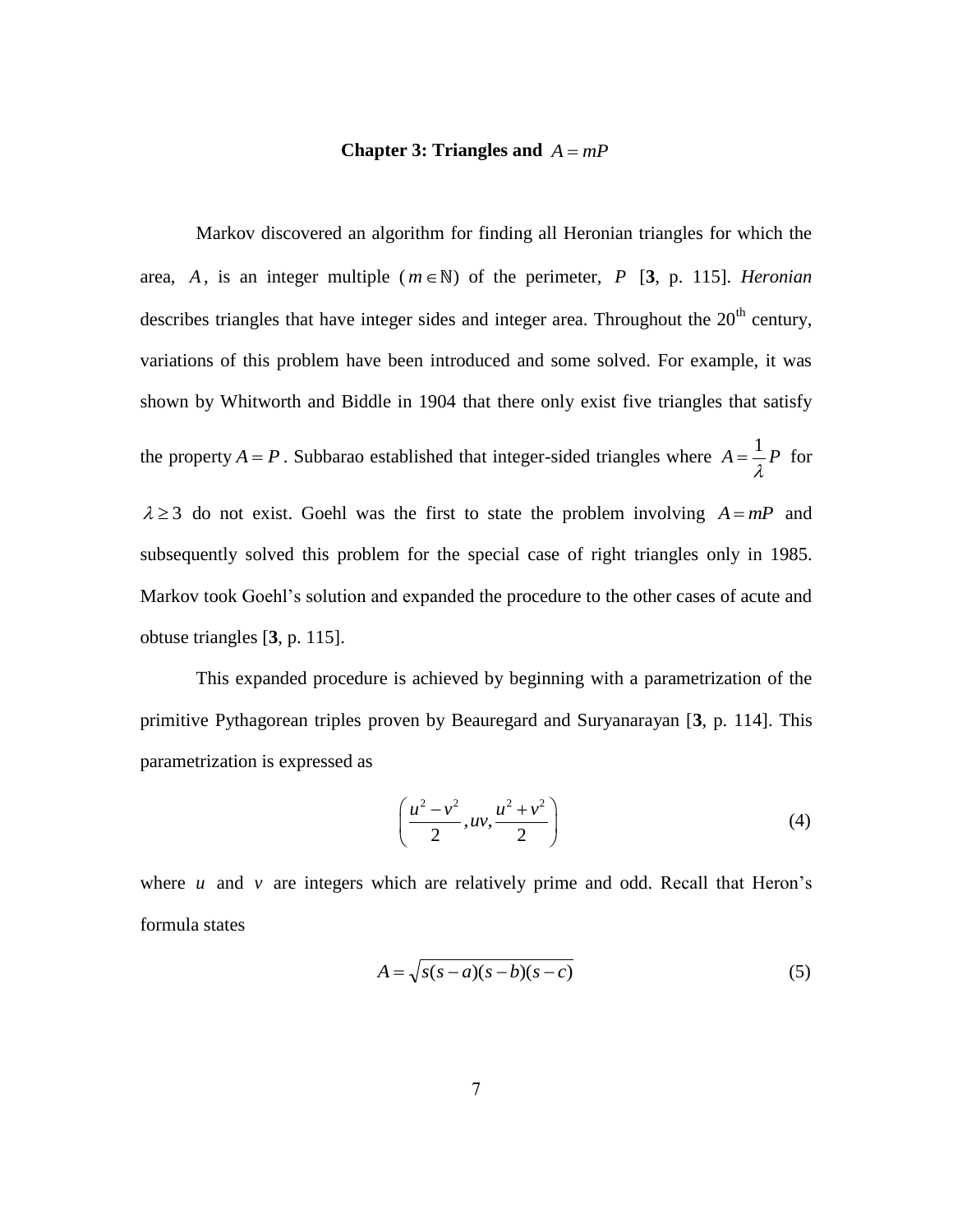with 2  $s = \frac{a+b+c}{2}$ . Note that (5) can be written and rewritten in the following ways using

algebraic manipulation and factoring:

$$
4A = \sqrt{(a+b+c)(a+b-c)(a+c-b)(b+c-a)},
$$

and

$$
[c2 - (a2 + b2)]2 + (4A)2 = (2ab)2,
$$
 (6)

and

$$
[c2 - (a2 + b2)]2 + [4m(a+b+c)]2 = (2ab)2
$$
 (7)

Equation (6) appears similar to the form of the Pythagorean Theorem. Therefore, combining (4) and (6), the problem can be simplified by saying that a triangle will only be Heronian if its components are even; if two of the components are even, then the third must also be. Note that 4A and 2*ab* are even, making  $c^2 - (a^2 + b^2)$  even as well. Using this implication and the primitive triple parametrization (4), one can state that any nonprimitive Pythagorean triple will be a multiple of a primitive triple and even. Thus yielding the following parametrizations:

$$
\left(2n\frac{u^2 - v^2}{2}, 2nuv, 2n\frac{u^2 + v^2}{2}\right)
$$

for  $n \in \mathbb{N}$ , and

$$
(k(u^2 - v^2), 2kuv, k(u^2 + v^2))
$$
\n(8)

for  $k \in \mathbb{N}$ . All triples of the form in (8) must be considered in order to solve the problem. The expressions in (7) and (8) must be respectively equivalent as well, culminating in a system of three equations in six unknowns with *m* being a fixed value: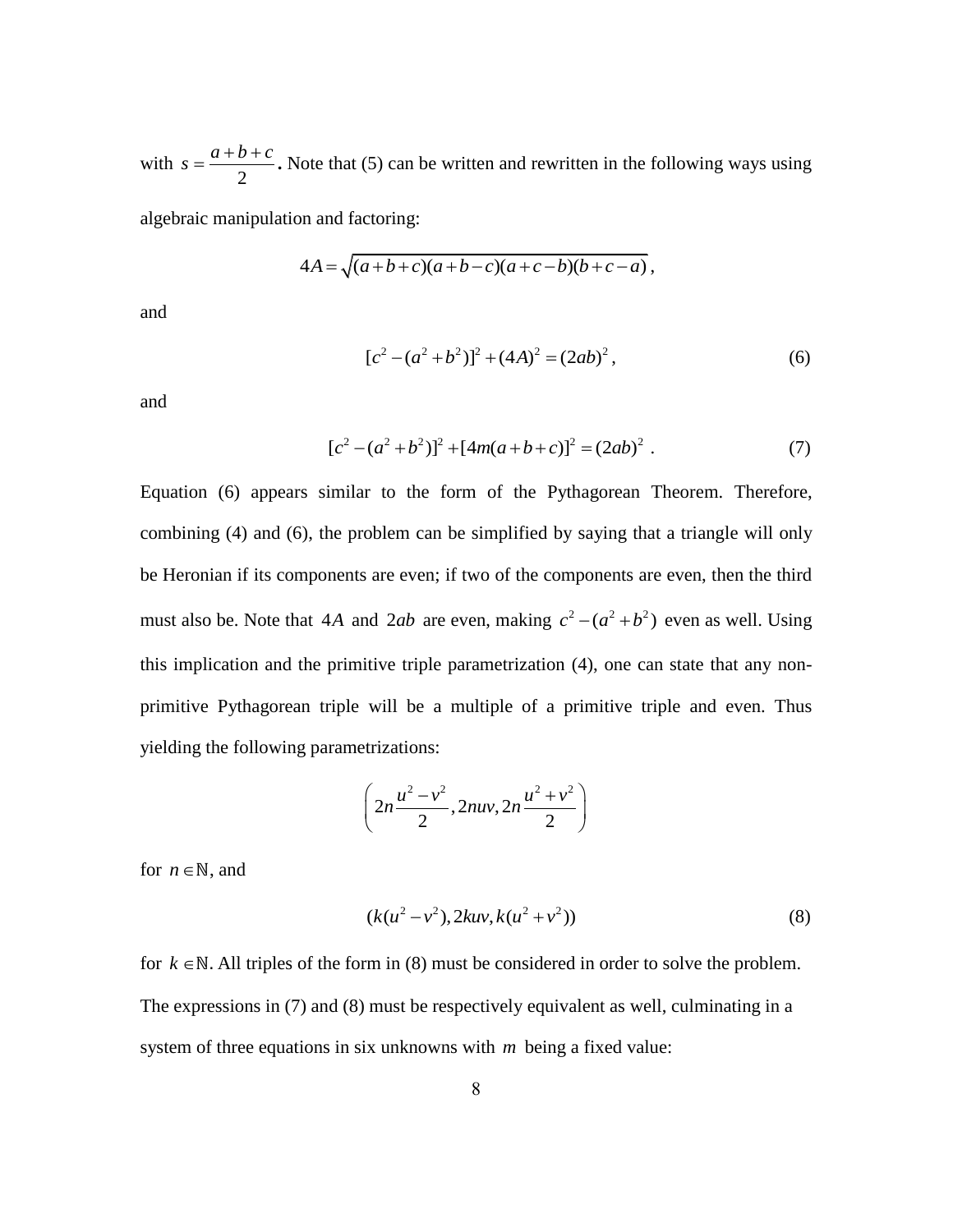$$
\begin{cases} \pm [c^2 - (a^2 + b^2)] = k(u^2 - v^2) \\ 4m(a + b + c) = 2kuv \\ 2ab = k(u^2 + v^2) \end{cases}
$$

 To solve the system, Markov proves that for any divisor *d* of the quantity  $\left(\frac{16m^2}{u^2+v^2}\right)^2$   $(u^2+v^2)$  $\left(\frac{16m^2}{u}\right)^2(u^2+$  $\begin{pmatrix} u \end{pmatrix}$ , there corresponds a value k for the obtuse case:  $c^2 - (a^2 + b^2) > 0$ .

Similarly, a corresponding  $k$  exists for any divisor  $d$  of the quantity  $\left(\frac{16m^2}{u^2+v^2}\right)^2$   $(u^2+v^2)$  $\left(\frac{16m^2}{v}\right)^2$   $(u^2 +$  $\left(\begin{array}{cc} v \end{array}\right)$ 

for the acute case:  $c^2 - (a^2 + b^2) < 0$ ; the only difference being *u* and *v* are interchanged [**3**, pp. 115-119]. Solving the system requires several steps of algebraic manipulation resulting in the following formulas for the sides of an obtuse triangle:

$$
\begin{cases}\na = \frac{(16m^2 + d)u^2 + 16m^2v^2}{8mu v} \\
b = \frac{2m(16m^2 + d)(u^2 + v^2)}{du v} \\
c = \frac{(16m^2 + d)^2u^2 + (16m^2)^2v^2}{8mduv}\n\end{cases}
$$
\n(9)

The formulas for the acute case are the same with the exception that  $u$  and  $v$  are naturally interchanged. It is possible to generate noninteger solutions, which must be excluded for the purpose of this problem. Markov summarizes his findings as an algorithm using the greatest integer function as in Theorem 3 below:

**Theorem 3.** The following algorithm solves the problem  $A = mP$ : 1. For a fixed  $m$ , find all divisors  $u$  of  $2m$ .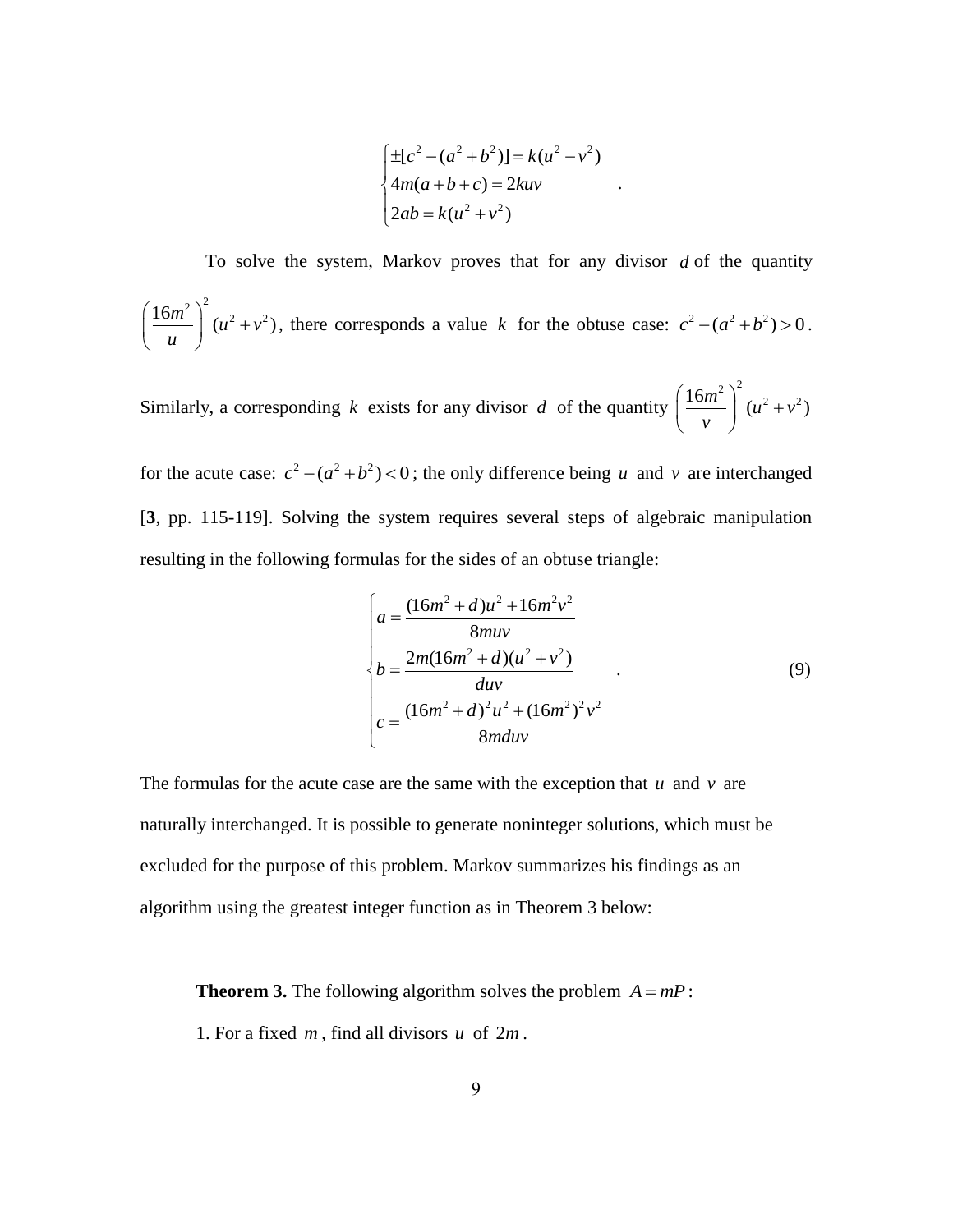2. For each *u*, find all *v* relatively prime to *u* such that  $1 \le v \le \lfloor \sqrt{3}u \rfloor$ ,

where  $\lfloor \ \rfloor$  indicates the greatest integer function.

3. To find the obtuse-triangle solutions: Select  $v \lt u$  for every pair  $u, v$ 

and find all divisors *d* of  $\left(\frac{16m^2}{u^2+v^2}\right)^2$   $(u^2+v^2)$  $\left(\frac{16m^2}{u}\right)^2$   $(u^2 +$  $\begin{pmatrix} u \end{pmatrix}$ such that

$$
d \le \left\lfloor \frac{16m^2}{u} \sqrt{u^2 + v^2} \right\rfloor.
$$
 Then for every  $u, v, d$ , determine  $a, b, c$  from (9).

4. To find the acute-triangle solutions: Select  $u < v \le \left[ \sqrt{3}u \right]$  for every pair

u, v and find all divisors d of  $\left(\frac{16m^2}{u^2+v^2}\right)^2$   $(u^2+v^2)$  $\left(\frac{16m^2}{u}\right)^2$   $(u^2 +$  $\begin{pmatrix} u \end{pmatrix}$ such that

$$
\frac{16m^2}{u^2}(v^2 - u^2) \le d \le \left[ \frac{16m^2}{u} \sqrt{u^2 + v^2} \right].
$$
 Then for every  $u, v, d$ , determine

the sides  $a, b, c$  from (9).

5. To find the right-triangle solutions: Let  $u = v = 1$  and find all divisors *d* of  $2(16m^2)^2$  such that  $d \leq 16m^2\sqrt{2}$ . For every *d*, determine *a*,*b*,*c* from

$$
\begin{cases}\na = \frac{32m^2 + d}{8m} \\
b = \frac{4m(16m^2 + d)}{d} \\
c = \frac{(16m^2 + d)^2 + (16m^2)^2}{8md}\n\end{cases}
$$

which were reduced from the equations in  $(9)$ .

6. Discard the non-integer solutions [**3**, pp. 119-120].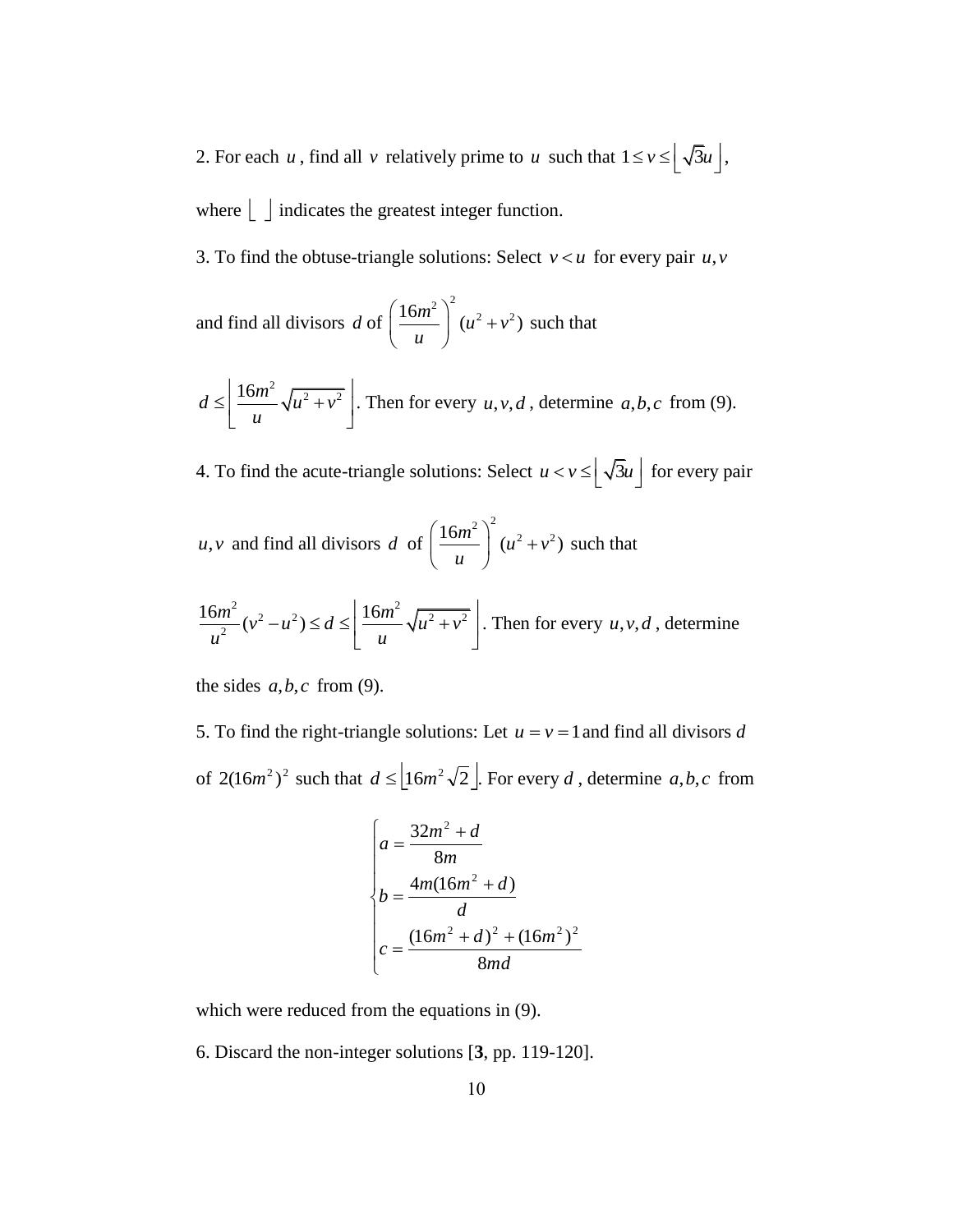#### **Chapter 4: Squares and Pythagorean Triangles**

Laczkovich concluded that a square could not be split into 30**°**-60**°**-90**°** triangles as well as that a square cannot be divided into triangles whose angles have even degree measures in 1990 [**2**, p. 284]. This led to the question of how many *Pythagorean triangles*, which are right triangles with integer sides, are possible in a dissected square.

It was found that two and three triangles are impossible mainly because  $\sqrt{2}$  is irrational. Four triangles are impossible which turns out to be a remarkable case. Five triangles are feasible as well as every integer greater than five as stated in Theorem 4:

**Theorem 4.** Given a positive integer  $m$ , there exists a square that can be dissected into *m* Pythagorean triangles if and only if  $m \ge 5$  [2, p. 284].

In order to prove that five Pythagorean triangles can be created, a square must first be dissected into four triangles that simply have integer sides, but not necessarily be right triangles, as seen in the following figure.



**Figure 2.** A square dissected into four triangles with integer sides [**2**, p. 285].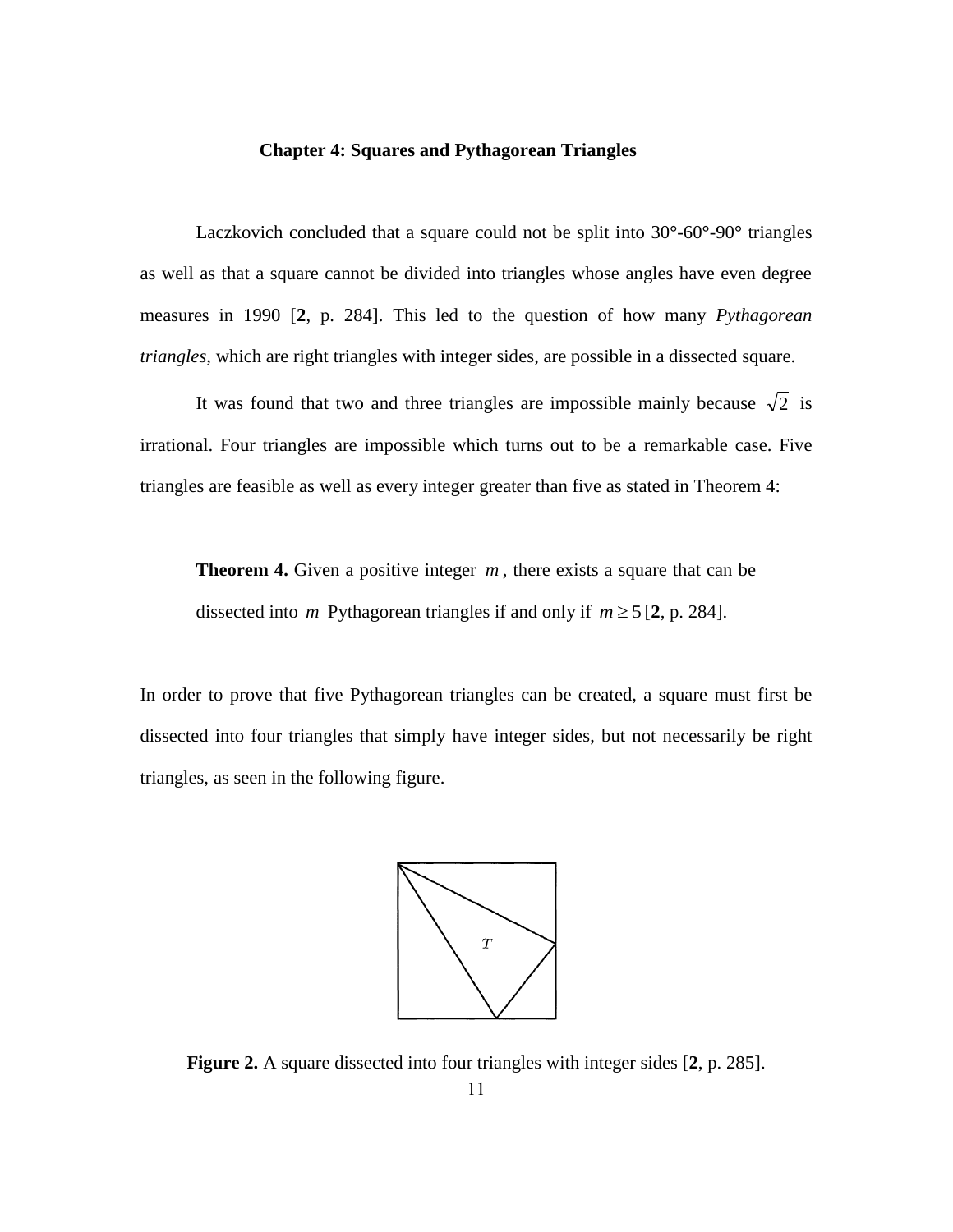Note that T does not have to be a right triangle in Figure 2. To make five Pythagorean triangles in the square, *T* must be split into two right triangles.



**Figure 3.** A square dissected into five right triangles [**2**, p. 285].

From Figure 3, it must be shown that legs  $h, w$ , and  $z - w$  of the two new triangles are rational and ultimately possible integers, so the law of sines and trigonometry must be employed. The area of triangle *T* can be stated as:

$$
A = \frac{1}{2}xy\sin\theta.
$$

After substitution of the following and the fact that  $\theta = \pi - \alpha - \beta = \pi - (\alpha + \beta)$ ,

$$
\sin \theta = \sin(\alpha + \beta) = \sin \alpha \cos \beta + \cos \alpha \sin \beta = (\frac{a+b}{x} \cdot \frac{b}{y}) + (\frac{a}{x} \cdot \frac{c}{y}),
$$

then

$$
A = \frac{1}{2} [(a+b)b + ac].
$$
 (10)

An alternative area formula is

$$
A = \frac{1}{2}zh,
$$
  
12 (11)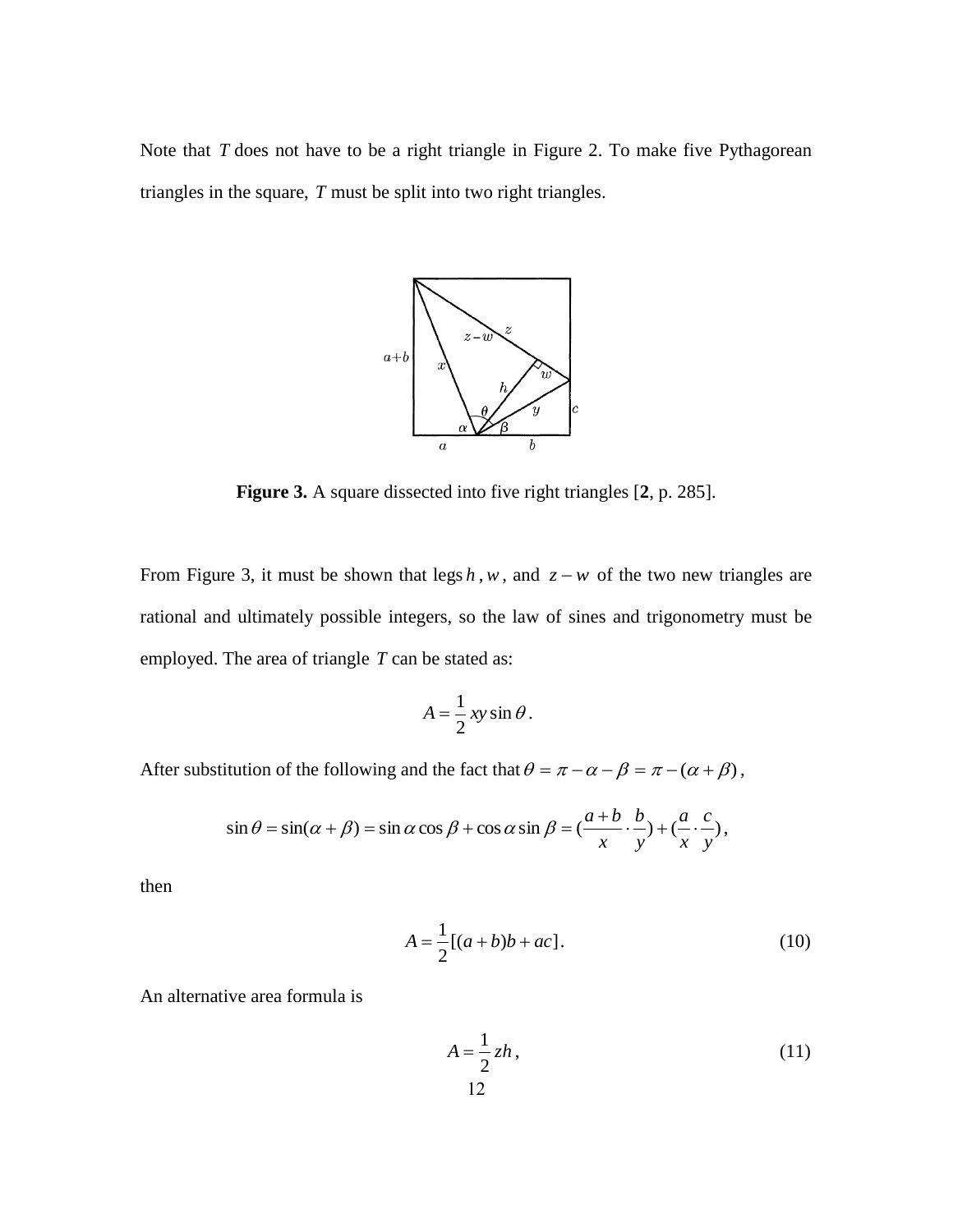thus determining a rational number for  $h$  using equations (10) and (11):

$$
h = \frac{1}{z} [(a+b)b + ac].
$$

The Pythagorean Theorem equations from the two triangles are

$$
h^2 + w^2 = y^2
$$

and

$$
h2 + (z - w)2 = x2,
$$

yielding a rational number for *w* and, consequently,  $z - w$  as well:

$$
w=\frac{z^2+y^2-x^2}{2z}.
$$

In order to reach the desired result of having integer sides,  $h$ ,  $w$ , and  $z-w$  must all be multiplied by the denominators' common multiple. An example of a square with five Pythagorean triangles is shown in the following figure.



**Figure 4.** Five Pythagorean triangles [**2**, p. 285].

The next step in the proof considers further dissection of the square into  $m+1$  triangles. Using the fact that any right triangle can be split into two smaller right triangles, where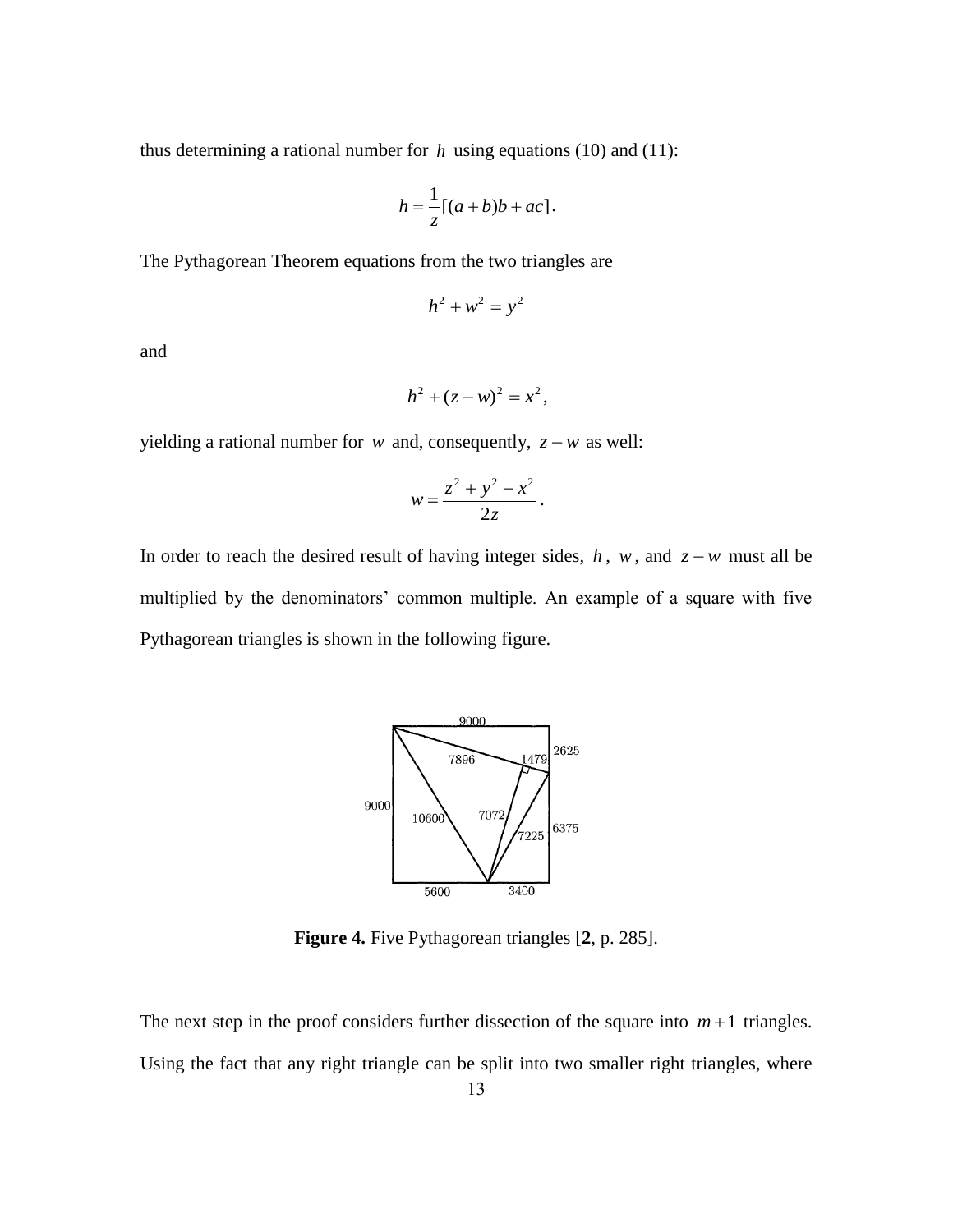all three are similar to each other, the existence of  $m+1$  triangles in a square is easily demonstrated, ending the proof for the time being.

Jepsen and Yang return to the case where  $m = 4$  to fully prove Theorem 4 [2, p. 286]. There are three possible arrangements for a square to be dissected into four Pythagorean triangles as depicted in Figure 5.



**Figure 5.** Possible arrangements for four right triangles [**2**, p. 286].

In all three configurations, the pairs  $a$ ,  $a+b$  and  $b$ ,  $a+b$  must be the legs of Pythagorean triangles. Jepsen and Yang state the conclusion that these pairs of legs do not exist using a proof by contradiction. Suppose that  $a, b, m$ , and  $n$  are positive integers with *a* and *b* relatively prime such that:

$$
\begin{cases} a^2 + (a+b)^2 = m^2 \\ b^2 + (a+b)^2 = n^2 \end{cases} .
$$
 (12)

After substitution and the introduction of several other variables, an elliptic curve is produced where the rational points all occur when  $y = 0$ :

$$
y^2 = (x+1)(x+2)(x-3) = x^3 - 7x - 6.
$$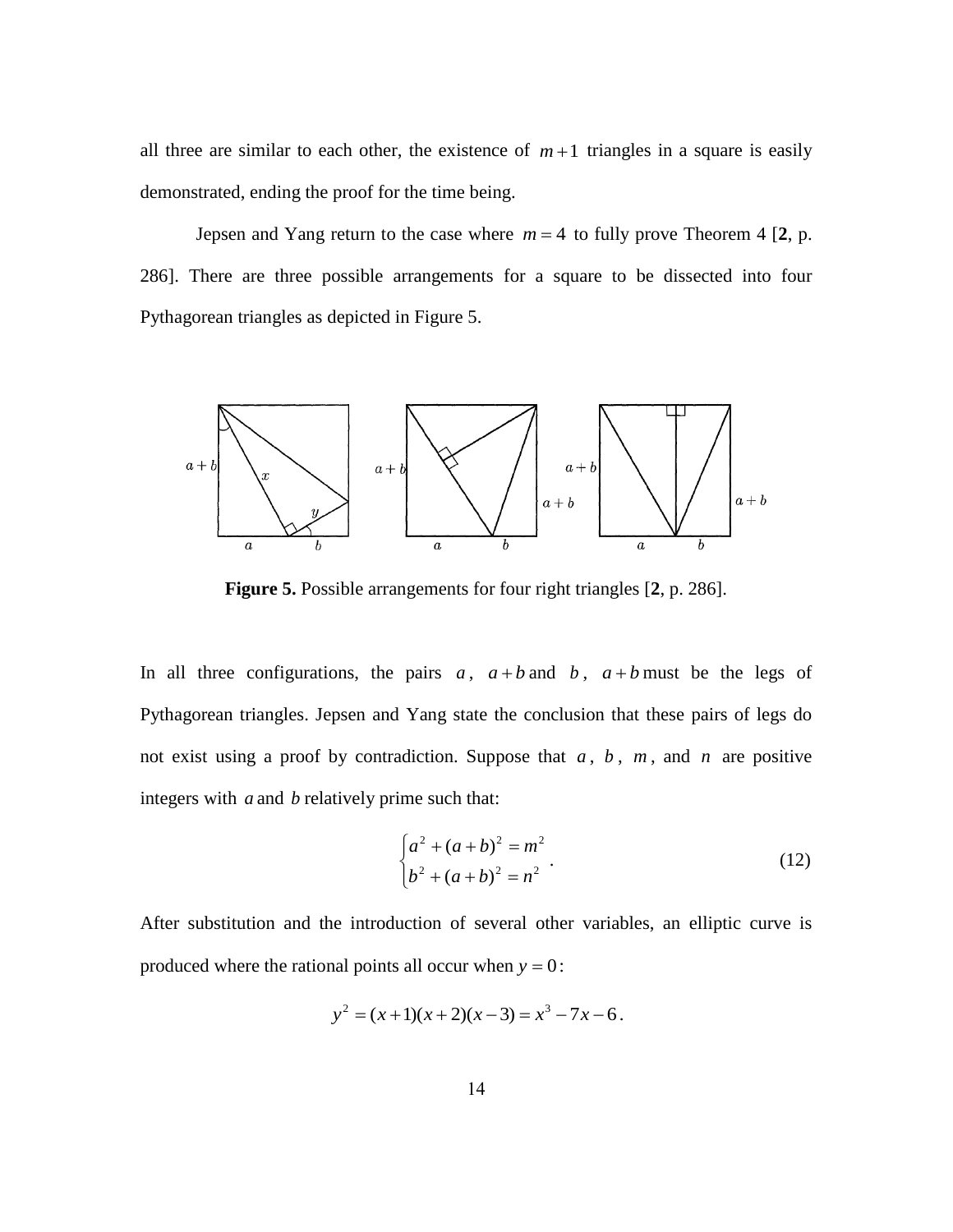It can be deduced that the nonexistence of rational points  $(x, y)$  where  $y \neq 0$  implies that there are no integer solutions to the equations in (12) [**2**, p. 288]. The inference can now be made that a dissection of a square into four Pythagorean triangles is impossible, completing the proof of Theorem 4 where the number of triangles must be five or greater.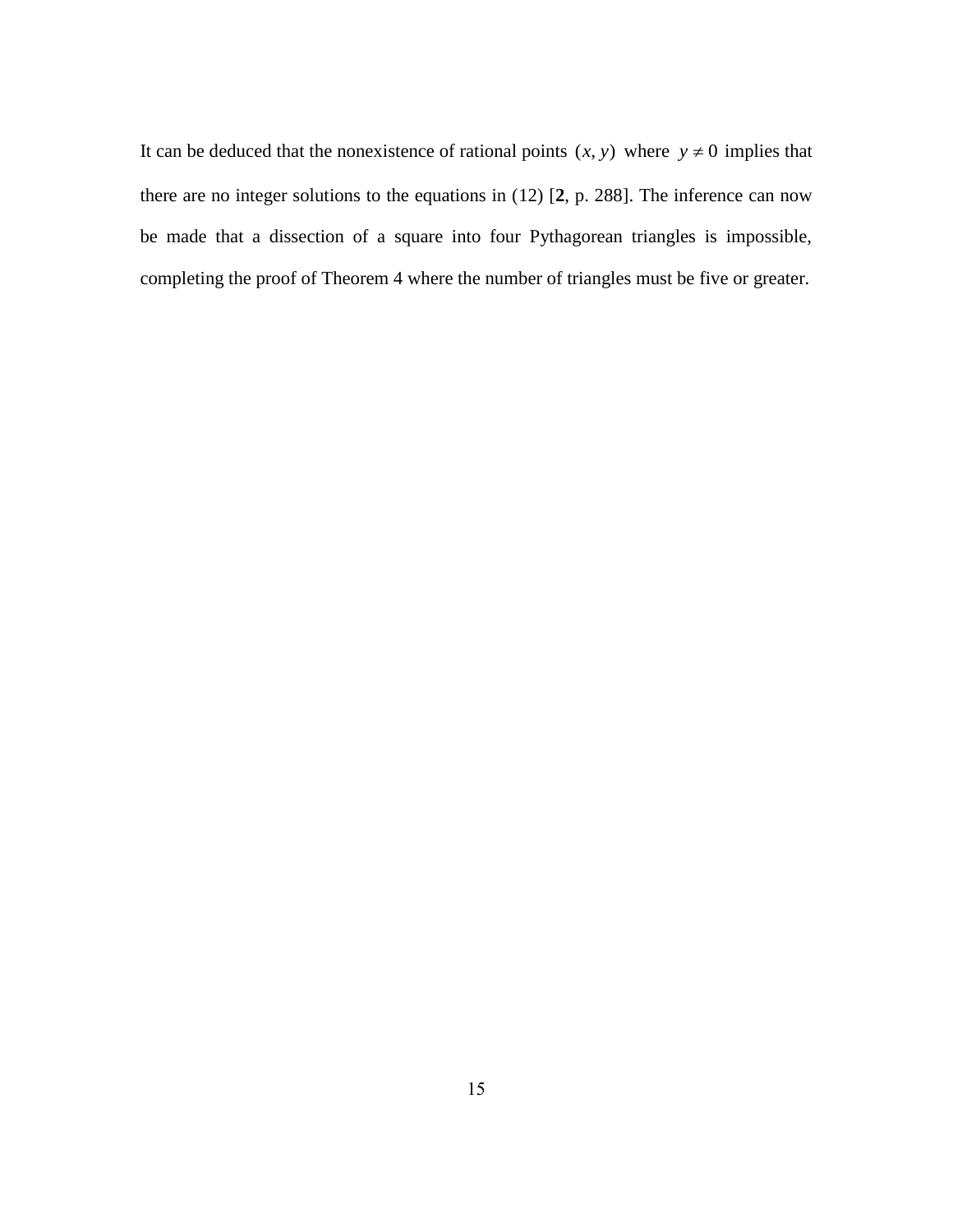#### **Chapter 5: Pythagorean Boxes**

Consider adding a fourth variable to the Pythagorean Theorem and exploring the 3-dimensional aspect of the concept. Beauregard and Suryanarayan investigated the idea of Pythagorean boxes when compared to Pythagorean triples [**1**, p. 222]. A *Pythagorean box* is described as a rectangular prism whose edges and inside diagonals are integers represented by ordered, integer quadruples  $(x, y, z, w)$  and satisfy the equation

$$
x^2 + y^2 + z^2 = w^2 \tag{13}
$$

where  $w > 0$  [1, p. 222] and is the diagonal of the box. Beauregard and Suryanarayan's goal was to examine the geometric and algebraic properties of Pythagorean boxes while comparing these properties with those of Pythagorean triples. Resembling triples and the unit circle, every box correlates to a rational point on the unit sphere. The Babylonian Pythagorean triple parametrization can be written as

$$
(n^2 - m^2, 2nm, n^2 + m^2)
$$

where  $n, m \in \mathbb{Z}^+$ ; boxes have analogous parametrizations as well.

Similar to Pythagorean triples, quadruples can be generated by multiplying each term by the same constant, in addition to being formed by a product of primitive boxes. Thus, the following operation  $*$  defined by Beauregard and Suryanarayan can be used to construct nonprimitive boxes:

$$
(x_1, y_1, z_1, w_1) * (x_2, y_2, z_2, w_2) = (x_1w_2 + w_1x_2, y_1z_2 + z_1y_2, z_1z_2 - y_1y_2, x_1x_2 + w_1w_2).
$$

The equation in (13) can be described by the matrix: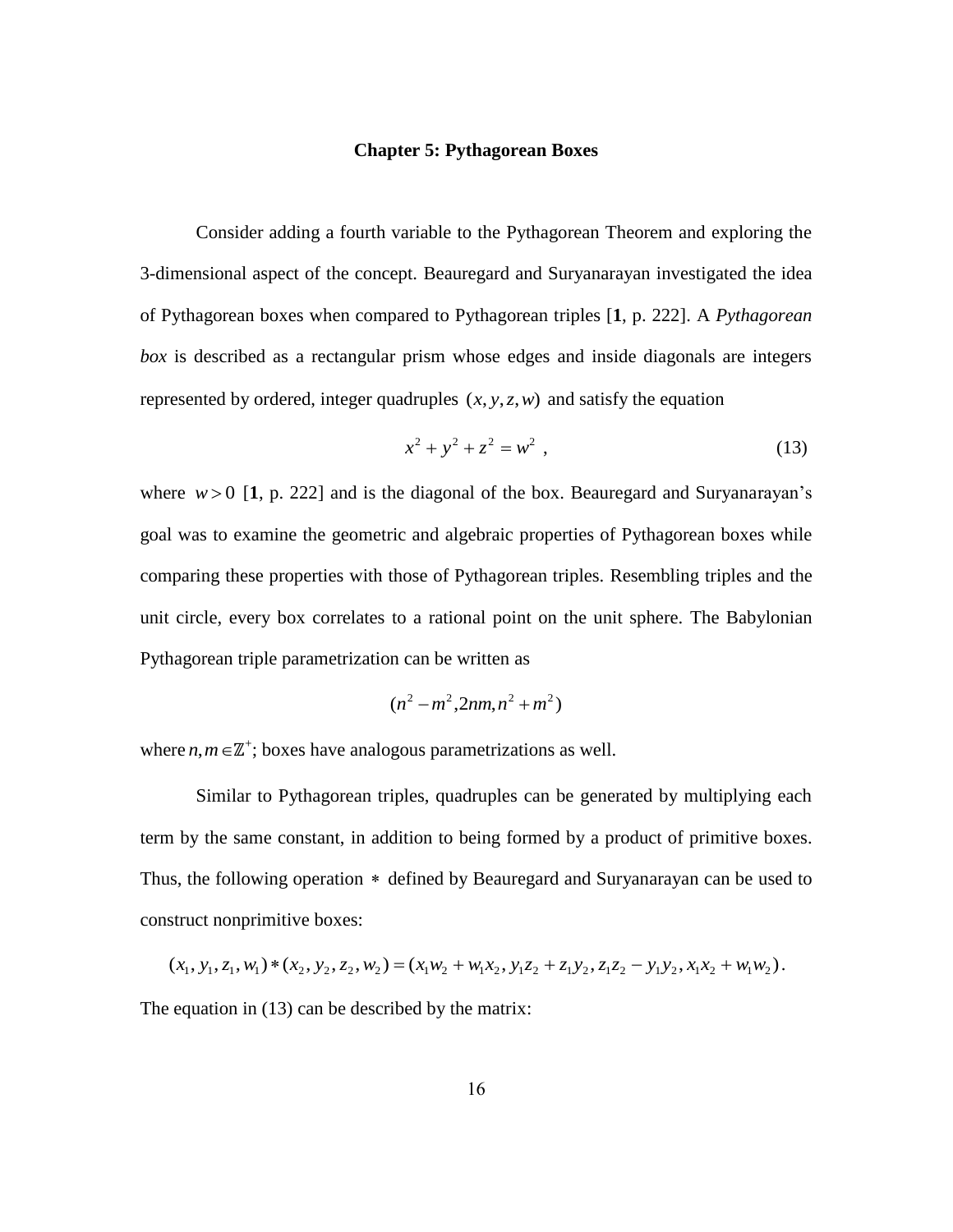$\overline{\phantom{a}}$  $\overline{\phantom{a}}$  $\overline{\phantom{a}}$  $\overline{\phantom{a}}$ J  $\overline{\phantom{a}}$  $\overline{ }$  $\overline{a}$  $\overline{ }$  $\overline{ }$ L  $\overline{a}$  $-y$  *z z y x w w x* 0 0 0 0 0 0 0 0 .

The matrix's determinant is nonzero, therefore allowing an inverse to exist which is consistent with the following quadruple representation otherwise known as a rational box:

$$
\frac{1}{y^2 + z^2}(-x, -y, z, w),
$$

giving way to identifying more Pythagorean boxes.

Beauregard and Suryanarayan define  $\sim$  as a relation where, if there exists  $n,m \in \mathbb{Z}^+$  such that

$$
(nx_1, ny_1, nz_1, nw_1) = (mx_2, my_2, mz_2, mw_2),
$$

then

$$
(x_1, y_1, z_1, w_1) \sim (x_2, y_2, z_2, w_2).
$$

This relation identifies all boxes of the form (*nx*,*ny*,*nz*,*nw*) . Another way to identify a Pythagorean box is devised by considering the fact that the square of an odd integer reduces to 1 (mod 8). Therefore, at least two variables on the left side of equation (13) must be even, namely y and z, without loss of generality. It follows that x and w must be odd if  $(x, y, z, w)$  is primitive and nondegenerate  $(xyz \neq 0)$  [1, p. 224]. The quadruple can thus be defined by

$$
x = \frac{a^2 + b^2 - c^2}{c}, y = 2a, z = 2b, w = \frac{a^2 + b^2 + c^2}{c}
$$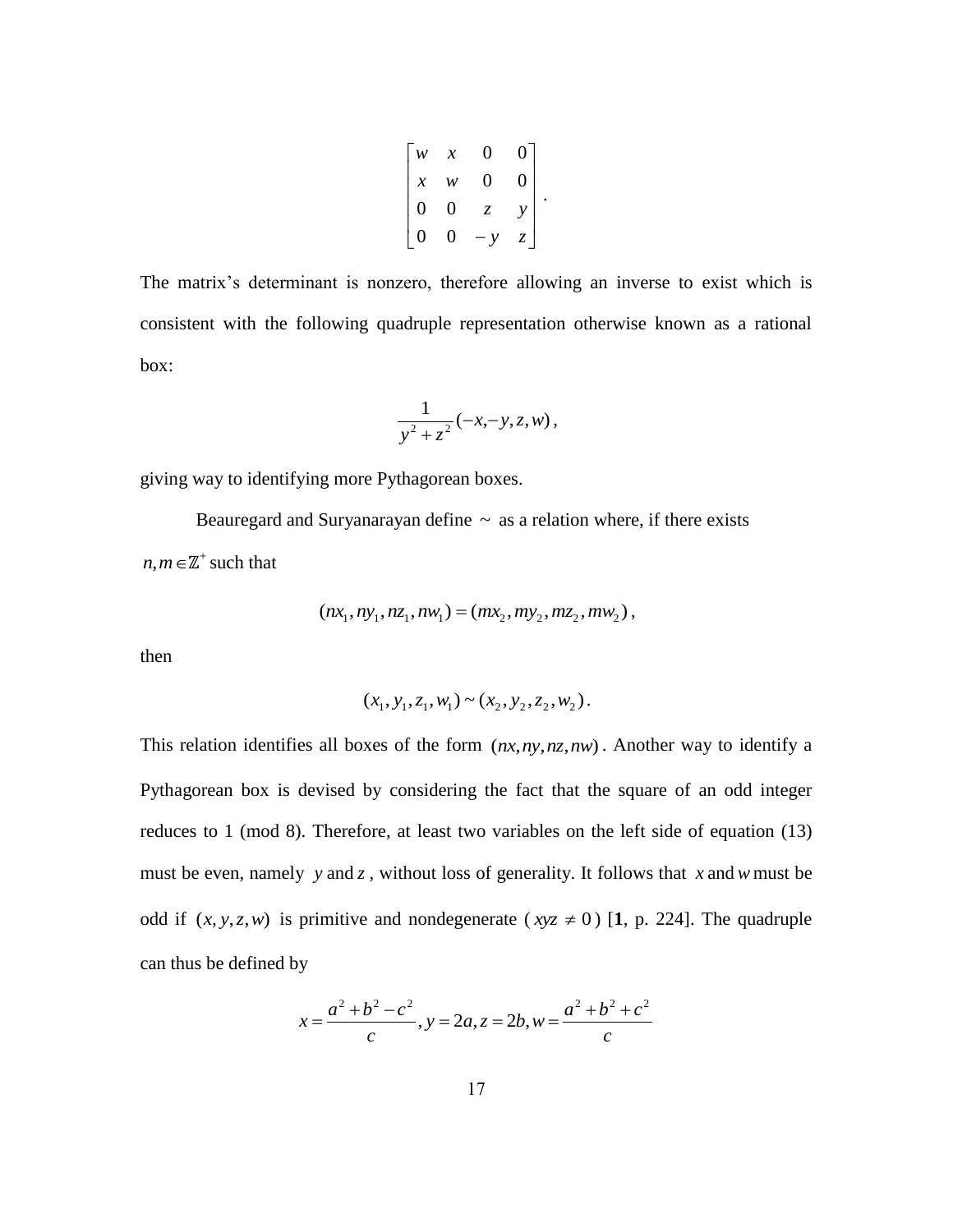where  $a, b, c \in \mathbb{Z}$ ,  $c > 0$ , and a and b are not both 0. Since this is a quadruple, it can be conversely stated that  $a,b,c$  can be formulated using the equations

$$
a = \frac{y}{2}, b = \frac{z}{2}, c = \frac{(w - x)}{2}
$$

yielding another way to calculate and identify Pythagorean boxes.

The positive integer  $w$  is defined as the inside diagonal of a Pythagorean box if and only if  $w \neq 2^i$  or  $w \neq 2^i \times 5$  (where *i* is a nonnegative integer) [1, p. 226]. Exploring only primitive boxes, w must be an odd integer such that  $w \neq 1,5$ . Every positive integer is one of the first components of a quadruple, so letting *n* be a positive, odd integer greater than 1 produces

$$
(n, \frac{n^2 - 1}{2}, \frac{n^4 + 2n^2 - 3}{8}, \frac{n^4 + 2n^2 + 5}{8})
$$

as a Pythagorean quadruple. For positive even integers, the box parametrization is

$$
(h^2 + k^2 - 1, 2h, 2k, h^2 + k^2 + 1)
$$

where  $h, k \in \mathbb{Z}$ . The special case where  $h = k$  allows every positive even integer to be the dimensions of a square side of a Pythagorean box, since y and z are composed of 2*h* and 2*k*, respectively. The quadruple can be stated as  $(x, y, y, w)$  for this case as  $y = z$ . The box is now a square prism with a  $y \times y$  base and height x satisfying the equation

$$
x^2 = w^2 - 2y^2 \tag{14}
$$

Equation (14) along with a corresponding solution set can be used to generate an infinite amount of quadruples for square prisms.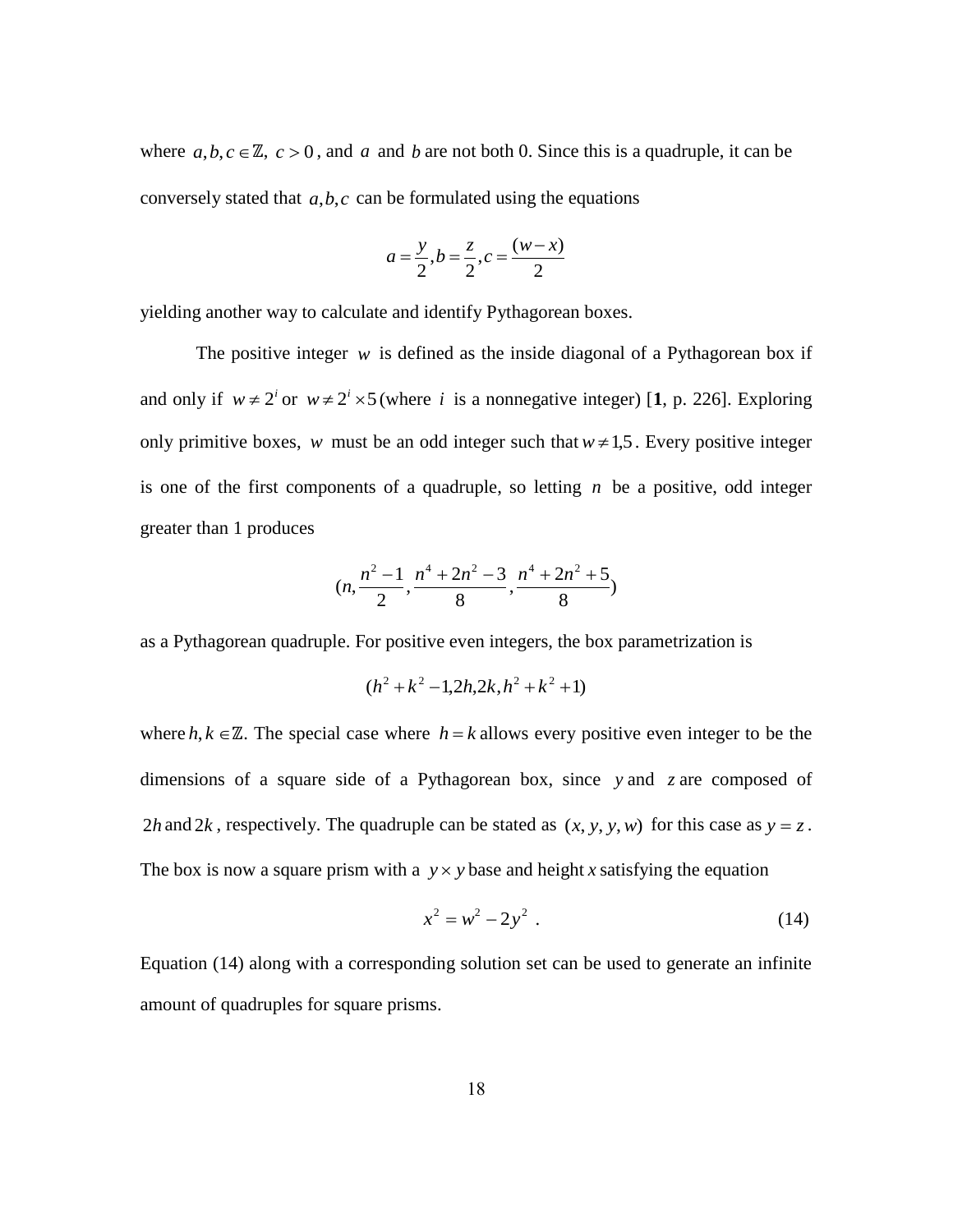Beauregard and Suryanarayan extend the discussion to the existence of perfect Pythagorean boxes: rectangular prisms where all the sides are *Pythagorean rectangles* the side lengths and diagonal form a Pythagorean triple. The smallest known example is (153, 104, 672, 697), since (153, 104, 185) and (104, 672, 680) are both Pythagorean triples displaying that all dimensions of the box, including the diagonals, are integers [**1**, pp. 226-227].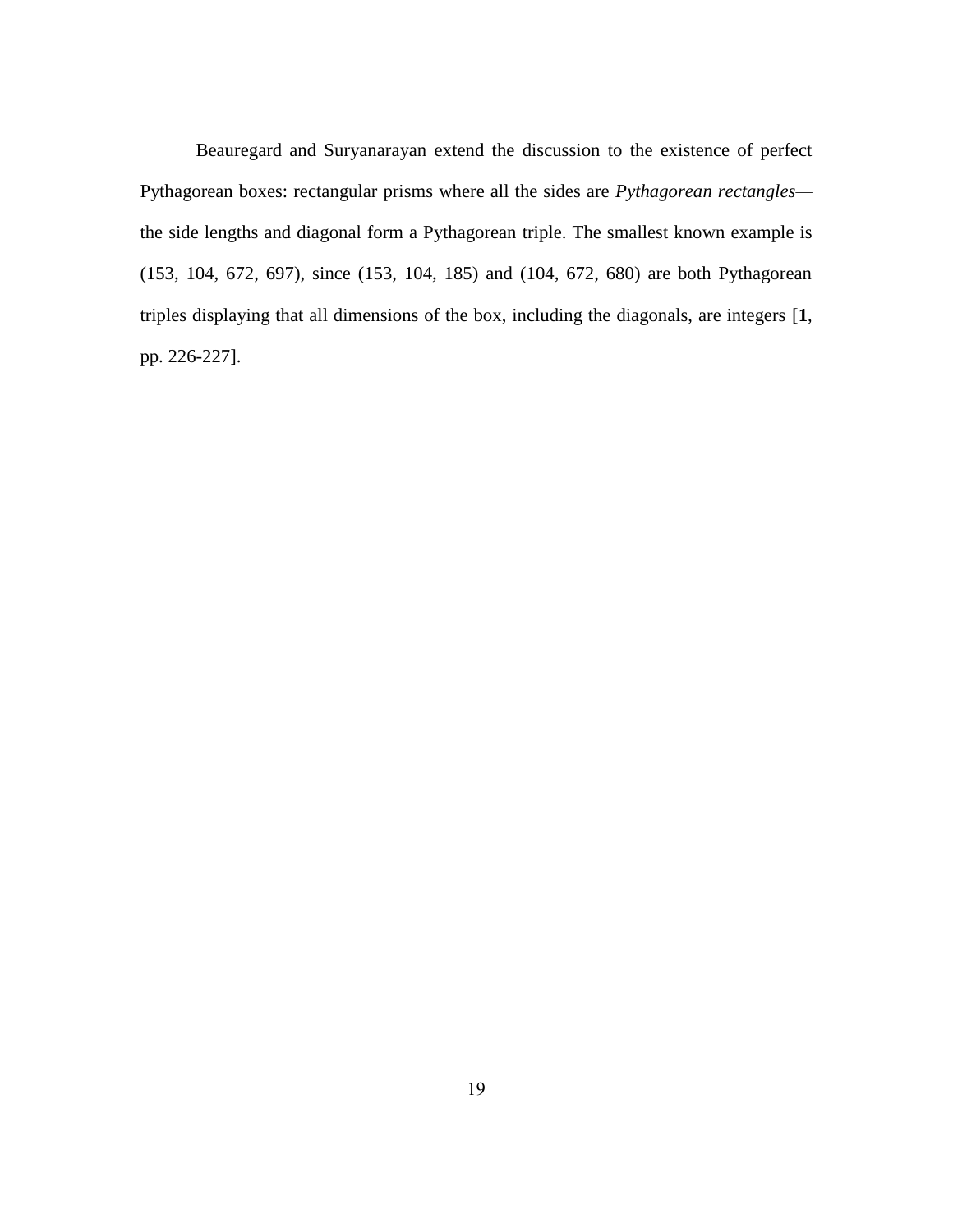#### **Chapter 6: A Conclusion**

The extensions of the Pythagorean Theorem and its triples continuously prove to be an open frontier for mathematicians. The Wade recursion is a grand accomplishment as it is capable of finding all primitive triples, something that was not able to be done previously with the Babylonian recursion method. The utilization of the distance and height of triples enabled the recursion to be discovered. Markov employed the parametrization of Pythagorean triples and applied it towards acute and obtuse triangles to find Heronian triangles where the area is an integer multiple of the perimeter. Using the Pythagorean Theorem along with acute and obtuse triangles displays the authority the theorem has in geometry. Pythagoras most likely did not contemplate how a square might be dissected into right triangles with integer sides, which are now named after the famous mathematician, but it seems to be an extended concept of his study of the square tiles in the palace hall long ago. One might suppose that Jepsen and Yang are intellectual descendants of Pythagoras himself. The three-dimensional version of the theorem involving Pythagorean boxes is truly an extension of the original. The similarities and differences between the two related topics determined by Beauregard and Suryanarayan provide perspective on the connections mathematical concepts hold. The current discoveries surrounding the Pythagorean Theorem exhibit how much content is still unknown today and waiting to be investigated and studied.

In secondary schools, teachers often do not have time to delve as deep into a topic as one would like. Most secondary students explore Pythagorean triples lightly in Geometry but do not extend past simple memorization of the first few primitive triples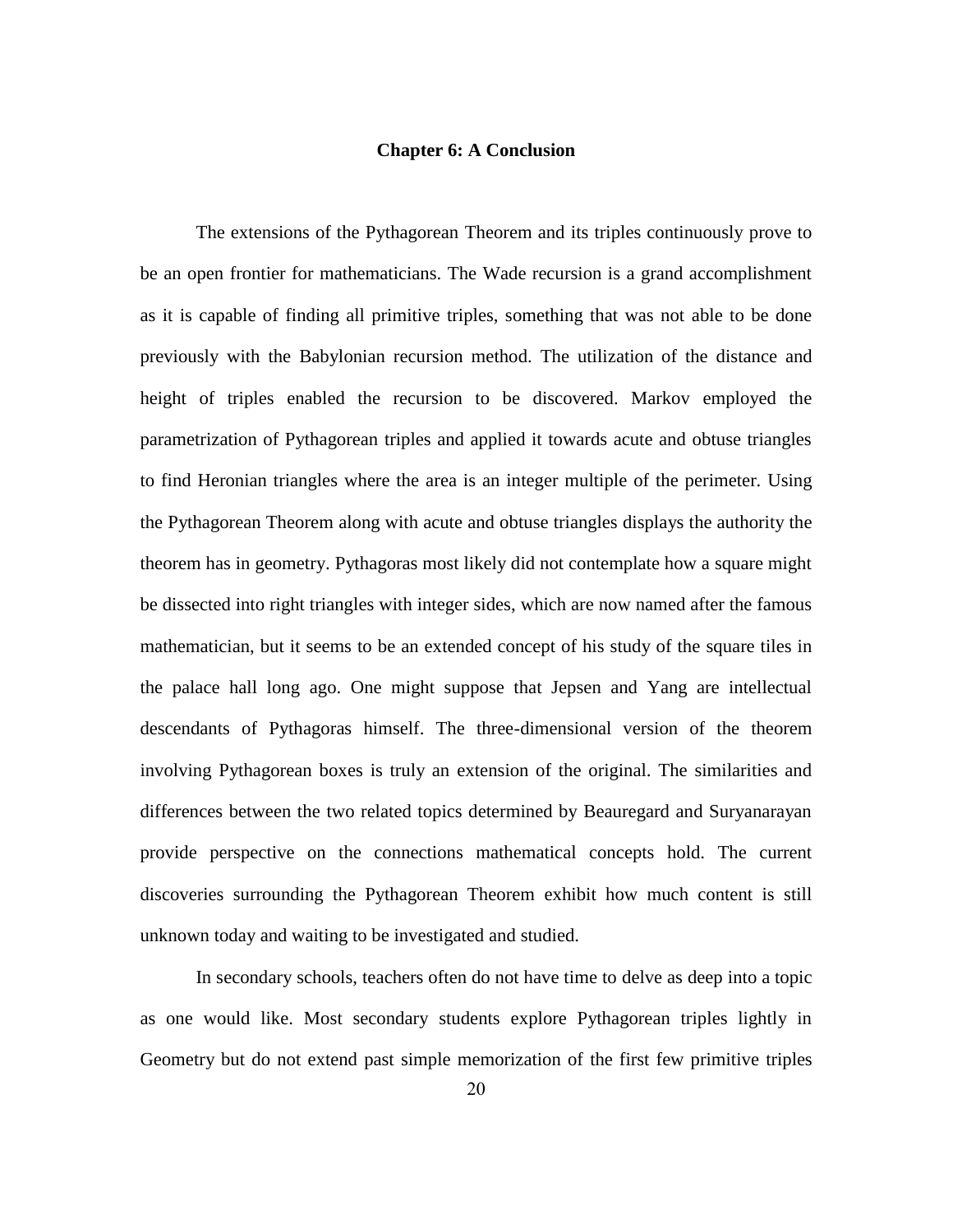and how to find unreduced triples. The National Council of Teachers in Mathematics stresses that all students in grades nine through twelve should "establish the validity of geometric conjectures using deduction, prove theorems, and critique arguments made by others" [**4**]. Students may not be able to prove the theorems discussed but could come up with a conjecture on their own and defend it, given enough time. Students could also be given a list of Pythagorean triples and asked to explore the relationships found between them. Calculating distance *D* and height *H* could be added to the discovery process as well, further pushing them to see the various correlations available to be determined. In the secondary school level and beyond, the Pythagorean Theorem is an undeniably powerful truth in geometry and mathematics overall.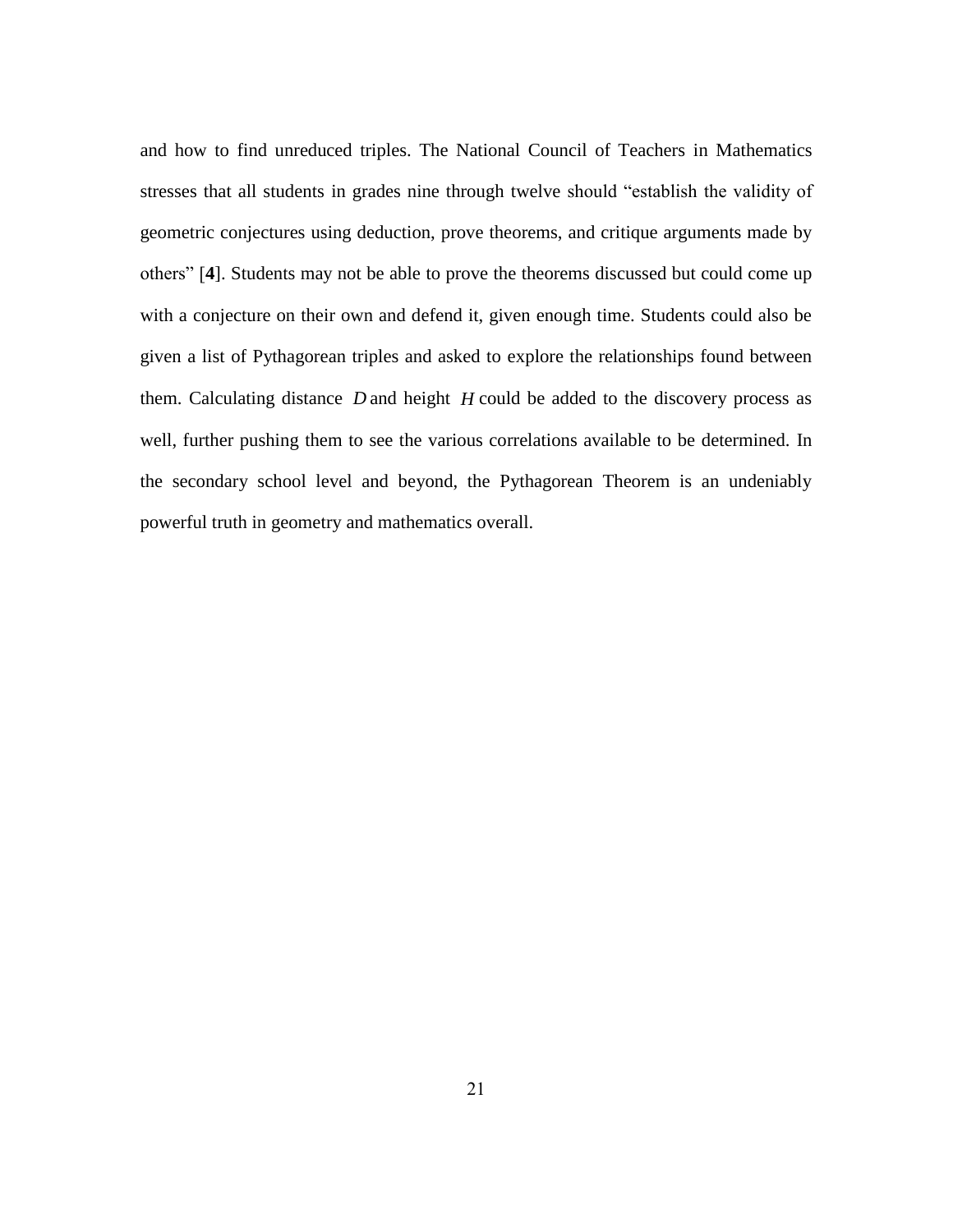#### **Bibliography**

- 1. Beauregard, Raymond A., E.R. Suryanarayan, Pythagorean Boxes, *Mathematics Magazine* 74, No. 3 (2001) 222-227.
- *2.* Jepsen, Charles, Roc Yang, Making Squares from Pythagorean Triangles, *The College Mathematics Journal* 29, No. 4 (1998) 284-288.
- 3. Markov, Lubomir P., Pythagorean Triples and the Problem  $A = mP$  for Triangles, *Mathematics Magazine* 79, No. 2 (2006) 114-121.
- 4. Principles and Standards for School Mathematics. 2000. Retrieved November 24, 2010. [http://standards.nctm.org/.](http://standards.nctm.org/)
- 5. Veljan, Darko, The 25000-Year-Old Pythagorean Theorem, *Mathematics Magazine* 73, No. 4 (2000) 259-272.
- 6. Wade, Peter W., William R. Wade, Recursions That Produce Pythagorean Triples, *The College Mathematics Journal* 31, No. 2 (2000) 98-101.